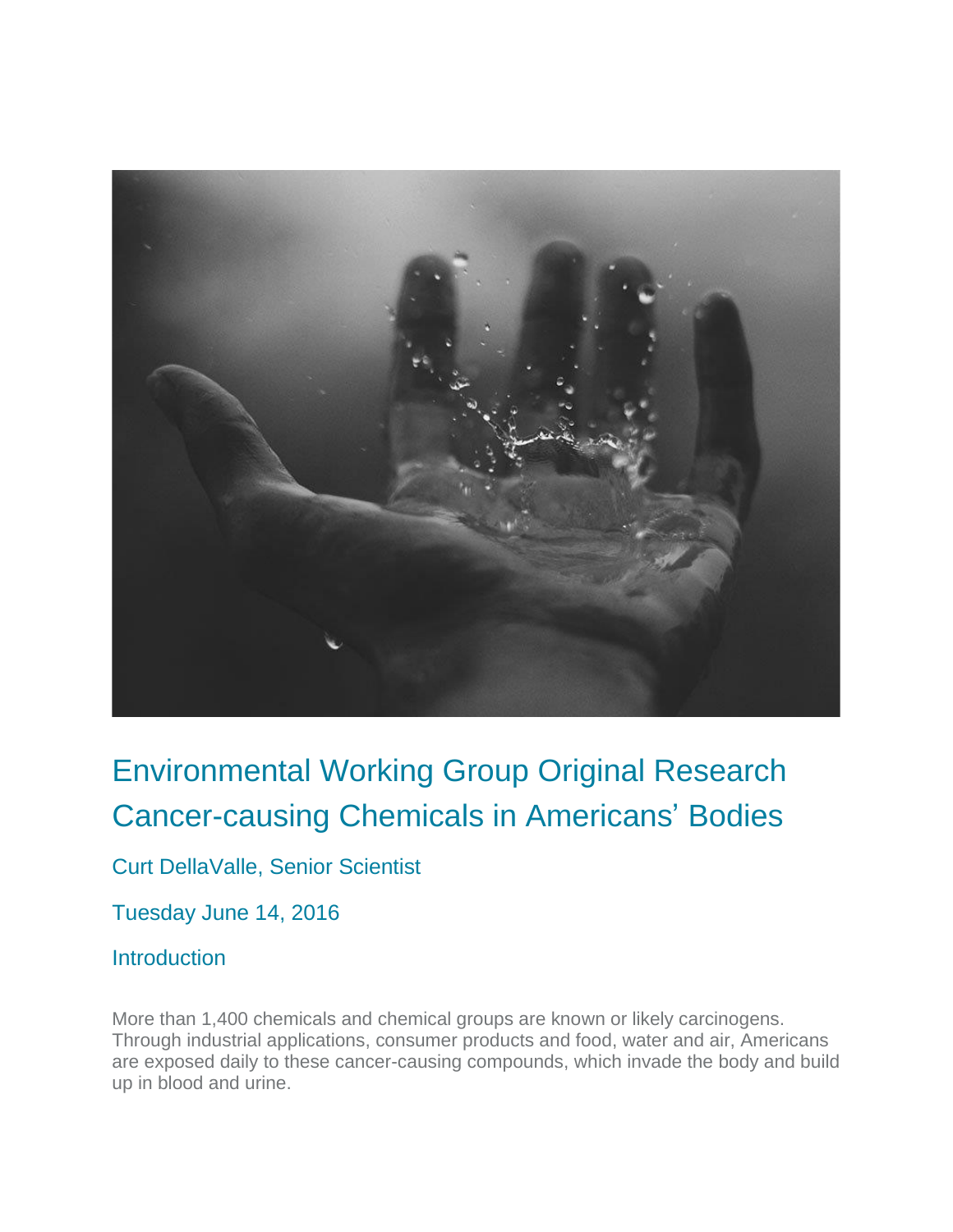Federal health officials have measured many of these chemicals in our systems but the scope and range of carcinogenic pollution in people, known as body burden, has not been tallied – until now.

Through a review of the scientific literature and publicly available human biomarker datasets, EWG compiled the first comprehensive inventory of known or likely carcinogens that have been measured in people. We found that up to 420 known or likely carcinogens have been measured in a diverse array of populations.

Exposures to these carcinogens are by no means limited to on-the-job contact with industrial chemicals. Data from the nationally representative National Health and Nutrition Survey, or NHANES, conducted annually by the Centers for Disease Control and Prevention, confirms that many of these carcinogens are in the bodies of Americans not at risk of occupational exposure – indeed, at any given time some people may harbor dozens or hundreds of cancer-causing chemicals. This troubling truth underscores the need for greater awareness of our everyday exposure to chemicals and how to avoid them – and beyond individual choices, the need for stronger, more effective laws and regulations.

Carcinogens detected in biomonitoring studies come from diverse sources, including:

- Industrial chemicals
- Commercial products
- Pesticides
- Heavy metals
- Byproducts of combustion, heating and disinfection
- Solvents

The mere presence of a carcinogen in the body is not necessarily a serious health threat. EWG estimated that a small subset of the chemicals inventoried for this report (nine of the more than 400 carcinogens[\)\\*](https://www.ewg.org/research/pollution-people#_ftn2) were measured at levels high enough to pose non-trivial cancer risks in most Americans – risks that generally exceed EPA safety standards. NHANES has measured only a fraction of the thousands of chemical carcinogens in our lives, but it is clear that current exposures are a real risk - not only for chemicals found at levels above government standards.

Today, scientists are looking at new ways in which chemicals likely contribute to cancer — rethinking the very notion of a chemical carcinogen. Cancer develops in stages and many carcinogens disrupt multiple or overlapping biological pathways. Scientists and physicians increasingly recognize that we need to look more expansively at the role chemicals play in cancer development. It is not enough to simply consider the effects of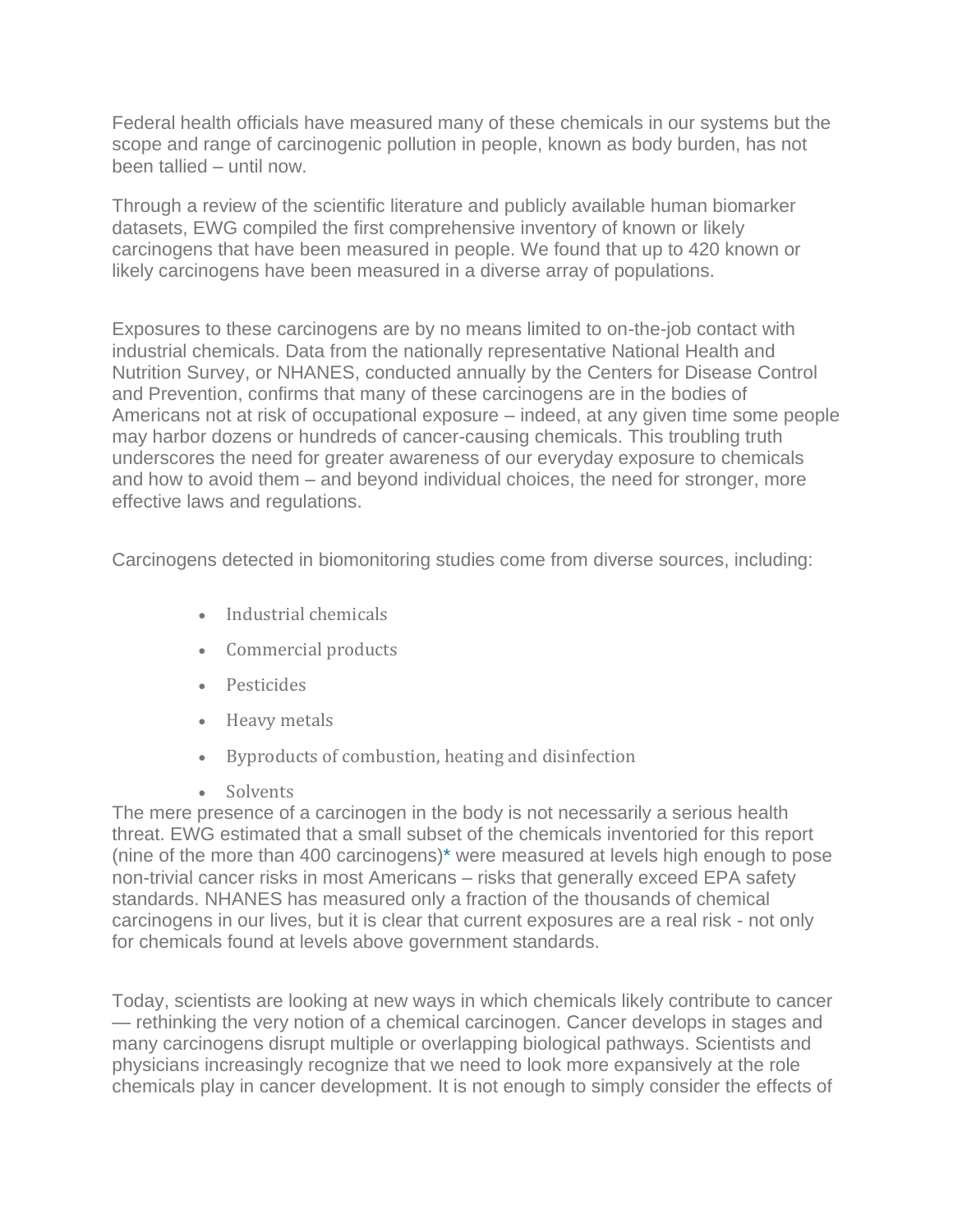individual chemicals on the body. The combined effects of the many chemicals we are exposed to in real-life circumstances must also be taken into account.

[The Halifax Project,](http://www.gettingtoknowcancer.org/) $1$  a consortium of hundreds of scientists and physicians from around the world, recently identified the potential for chemicals that disrupt specific biological pathways, known as the hallmarks of cancer, to form carcinogenic mixtures.<sup>2</sup> Similarly, the World Health Organization has identified 10 key mechanisms by which carcinogens act.<sup>3</sup> These initiatives reflect the growing recognition that many carcinogens act on multiple biologic pathways that result in the cellular changes necessary for cancer development. In addition to single chemical carcinogens in isolation, scientists are learning that the disruption of multiple pathways sufficient to cause cancer can occur via the combined effect of a mixture of chemicals.

The array of carcinogens detected in humans is alarming. It underscores how much work is needed to reduce and eliminate toxic chemicals, particularly carcinogens, from our daily lives. Bans on chemicals such as PCBs and lead in gasoline have led to significant reductions of these chemicals – but government regulations can take decades to enact and politics can compromise their effectiveness.

As we fight for stronger chemical laws we should also be aware of the sources of carcinogens in our environment, food and consumers products. Reducing exposures to carcinogens, whether through regulation or personal choices, can have important health benefits.

*[\\*](https://www.ewg.org/research/pollution-people#_ftnref2) Acrylamide, arsenic, benzene, bromodichloromethane, bromoform, DDT, DDE, dibromochloromethane and hexachlorobenzene, discussed more fully below.*

# 1. Measuring Carcinogens in People: Exposures come from a variety of sources

Thousands of natural and man-made chemicals are present in the environment – indoors and out, in air, food, water and consumer products. Most commercially used chemicals have never been adequately assessed for safety and most have not been biomonitored for their presence in people. Under the broken and outdated federal Toxic Substances Control Act only about 7 percent of the approximately 3,000 high volume chemicals (used in excess of a million pounds a year) have been tested for safety.

The gold standard for assessing exposure to chemical carcinogens is biomonitoring – the measurement of chemicals or their metabolites in blood, urine, breast milk, hair or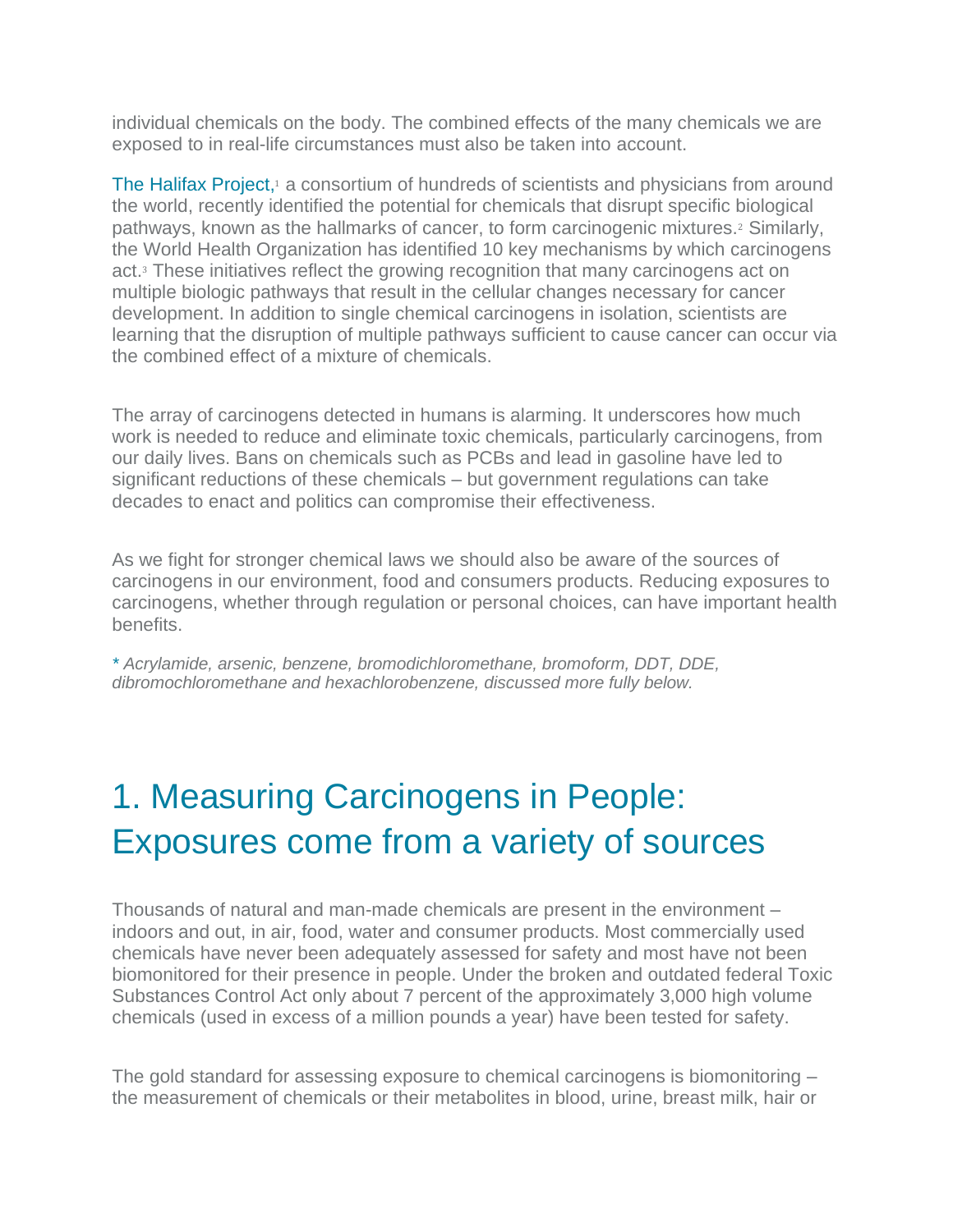other human samples.Biomonitoring is vital for accurate determination and tracking of exposures. An inventory of carcinogens measured in people would provide a knowledge base for researchers and a tool for policy-makers and regulators to assess and reduce exposures. This is especially important in light of the conclusions of the 2008-2009 report of the President's Cancer Panel:

The Panel was particularly concerned to find that the true burden of environmentally induced cancer has been grossly underestimated. With nearly 80,000 chemicals on the market in the United States, many of which are used by millions of Americans in their daily lives and are un- or understudied and largely unregulated, exposure to potential environmental carcinogens is widespread. . . . [T]he public remains unaware of many common environmental carcinogens. . . . Most also are unaware that children are far more vulnerable to environmental toxins and radiation than adults.<sup>4</sup> A comprehensive review by EWG of the scientific literature revealed a stunning number of carcinogens—up to 42[0\\*](https://www.ewg.org/research/pollution-people#_ftn1) – that have been detected in people through biomonitoring studies. The carcinogens detected include both natural and man-made chemicals that come from a wide range of sources, including: industrial processes, commercial products, pesticides and naturally occurring materials. [Table 1](https://static.ewg.org/reports/2016/cancer_main/the-pollution-in-people/EWG_Cancer_Bio-Monitoring_Report_C02-pages.pdf#page=5) provides examples of the types of carcinogens detected and their sources (the full list of carcinogens detected in

people can be found in Appendices A & B).

Biomonitoring studies are a window into the amount of exposure, but do not address the source or route of exposure. Grouping the carcinogens detected in the human body into categories based on primary use can help us better understand these factors.

| <b>Chemical</b>                | <b>Detections in</b><br><b>NHANES</b> <sup>a</sup> | <b>Associated</b><br>Cancer(s)                                       | <b>Source and</b><br><b>Exposure</b>                                                                                                                                                                                                                                                                                                                                     | Agency &<br><b>Classification</b>                                         |
|--------------------------------|----------------------------------------------------|----------------------------------------------------------------------|--------------------------------------------------------------------------------------------------------------------------------------------------------------------------------------------------------------------------------------------------------------------------------------------------------------------------------------------------------------------------|---------------------------------------------------------------------------|
| <b>Industrial</b><br>chemicals |                                                    |                                                                      |                                                                                                                                                                                                                                                                                                                                                                          |                                                                           |
| Asbestos (all<br>forms)        | not tested                                         | mesothelioma), and natural<br>pharynx,<br>stomach, colon<br>& rectum | Source/Use<br>insulating material,<br>flooring, brake pads<br>and shoes, roofing,<br>Strong evidence: gaskets, cement pipes<br>lung (including and sheets, textiles,<br>larynx, ovary; occurance. Exposure<br>Some evidence: environmental:<br>inhalation and<br>ingestion of particles<br>(breakdown of<br>materials);<br>occupational:<br>inhalation during<br>mining, | IARC (Known);<br>NTP (Known);<br>EPA (Human<br>carcinogen); CA<br>Prop 65 |

#### **Table 1: Selected carcinogens measured and detected in the human body**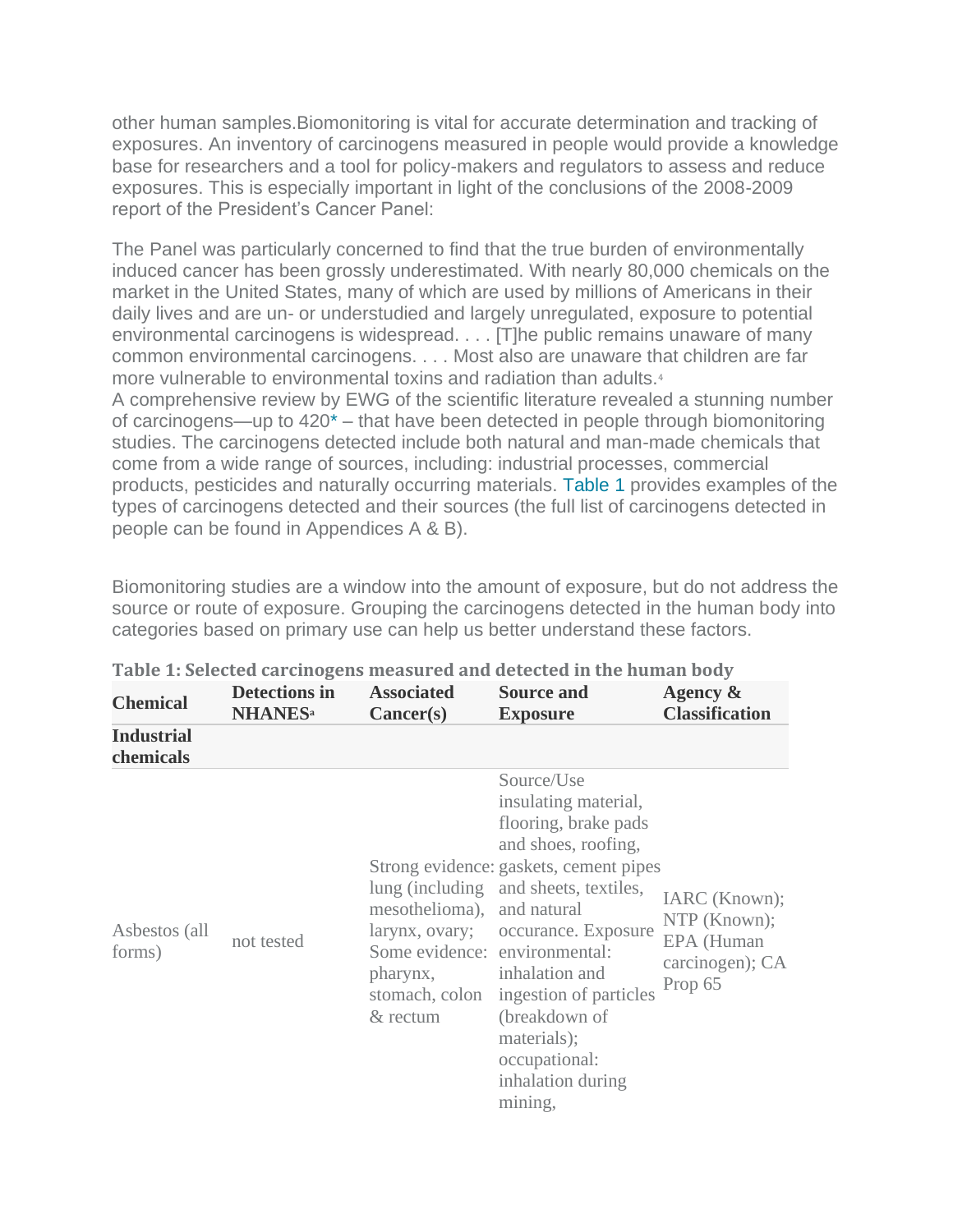| Benzene                                | 51.40%                                                                                                                                                                       | Strong evidence: environmental:<br>lymphoma                                                                                                                                                        | manufacturing and<br>repair operations.<br>Source/Use<br>component of inks,<br>solvents, gasoline<br>additive, and<br>intermediate<br>chemical (rubber,<br>lubricants, dyes,<br>detergents,<br>pesticides). Exposure IARC (Known);<br>leukaemia and/orinhalation and some EPA<br>dermal absorption<br>from industrial<br>emissions, fuel,<br>exhaust;<br>occupational:<br>inhalation/dermal<br>exposure to solvents,<br>paint, oil refining and<br>working in | NTP (Known);<br>(Known/likely);<br>CA Prop 65                                               |
|----------------------------------------|------------------------------------------------------------------------------------------------------------------------------------------------------------------------------|----------------------------------------------------------------------------------------------------------------------------------------------------------------------------------------------------|---------------------------------------------------------------------------------------------------------------------------------------------------------------------------------------------------------------------------------------------------------------------------------------------------------------------------------------------------------------------------------------------------------------------------------------------------------------|---------------------------------------------------------------------------------------------|
| 1,3-Butadiene                          | range: $>99\%$ ;<br>$<1\%$ (N-acetyl-S-<br>$(3,4-$<br>dihydroxybutyl)- Strong evidence:<br>L-cysteine; N-<br>$acetyl-S-(1-$<br>hydroxymethyl-2-<br>propenyl)-L-<br>cysteine) | leukaemia and/or<br>lymphoma                                                                                                                                                                       | manufacturing<br>Source/Use used in<br>production of<br>synthetic<br>rubbers/polymers.<br>Exposure<br>environmental: air<br>(mainly from point)<br>sources);<br>occupational:<br>petroleum refining                                                                                                                                                                                                                                                           | IARC (Known);<br>NTP (Known);<br><b>EPA</b><br>(Carcinogenic);<br>CA Prop 65                |
| Polychlorinated<br>biphenyls<br>(PCBs) | range: $<$ 1% -<br>$>99\%$                                                                                                                                                   | Strong evidence:<br>skin; Some<br>evidence: breast,<br>leukaemia and/or<br>lymphoma,<br>prostate, brain,<br>liver, lung,<br>thyroid,<br>stomach,<br>pancreas, colon<br>& rectum, uterus<br>& ovary | Source/Use electrical<br>equipment, hydraulic<br>machinery,<br>fluorescent lighting<br>fixtures, plasticizers,<br>adhesives, flame<br>retardants, caulk, and<br>paints. Exposure<br>environmental:<br>inhalation from dust<br>and breakdown of<br>electrical equipment,<br>haudraulics, and                                                                                                                                                                   | IARC (Known);<br><b>NTP</b><br>(Reasonably)<br>anticipated);<br>EPA (Likely);<br>CA Prop 65 |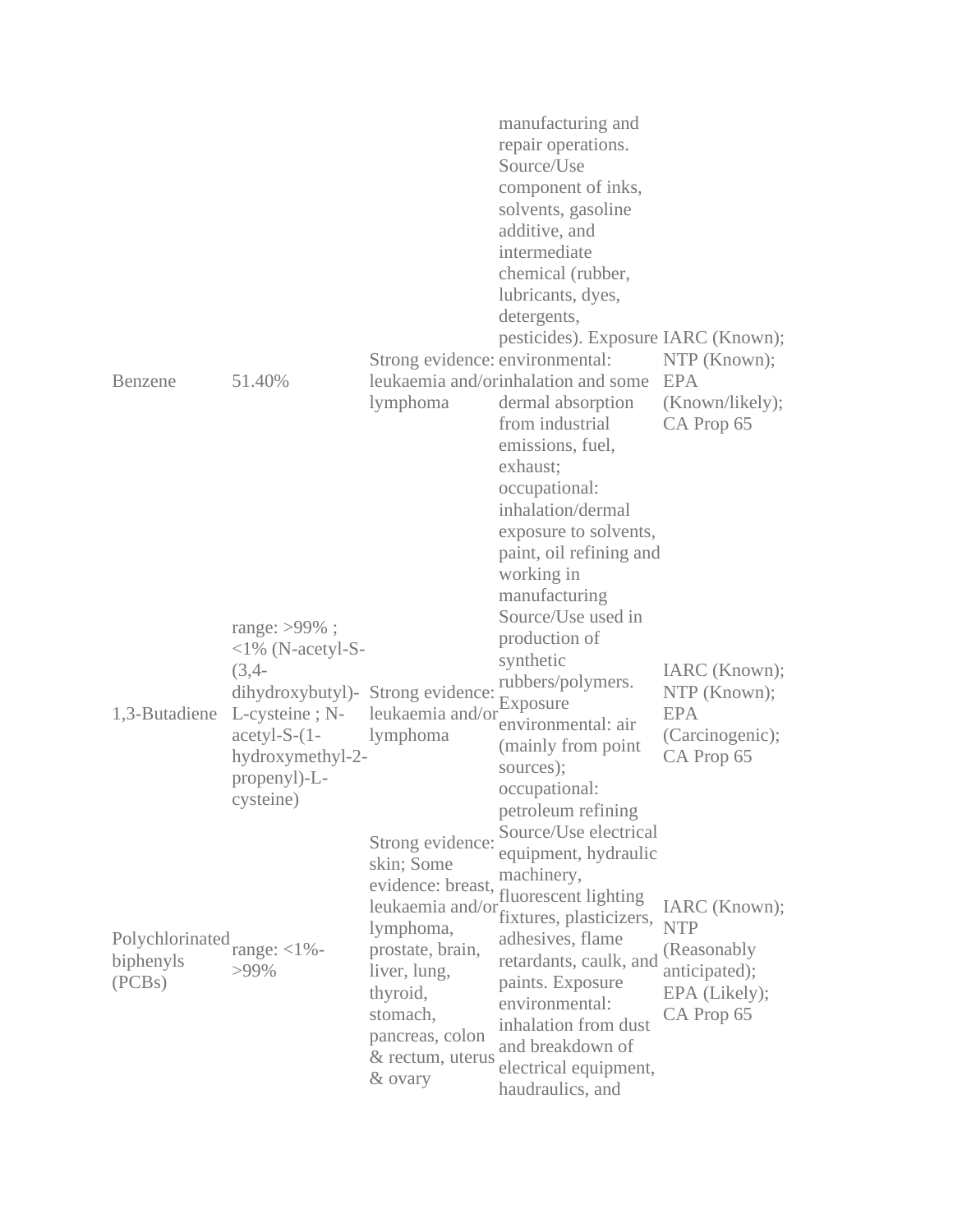caulking; occupational: mechanical and electrical repair, construction

| <b>Chemical</b>                            | <b>Detections in</b><br><b>NHANES</b> <sup>a</sup>                             | <b>Associated</b><br>Cancer(s)                                                                                                                                               | <b>Source and</b><br><b>Exposure</b>                                                                                                                                                                                                                                                    | Agency &<br><b>Classification</b>                                                                        |
|--------------------------------------------|--------------------------------------------------------------------------------|------------------------------------------------------------------------------------------------------------------------------------------------------------------------------|-----------------------------------------------------------------------------------------------------------------------------------------------------------------------------------------------------------------------------------------------------------------------------------------|----------------------------------------------------------------------------------------------------------|
| <b>Consumer products</b>                   |                                                                                |                                                                                                                                                                              |                                                                                                                                                                                                                                                                                         |                                                                                                          |
| Alcoholic beverage<br>consumption          | not tested                                                                     | Strong<br>evidence:<br>breast, liver,<br>$\text{colon } \&$<br>rectum, oral<br>cavity,<br>pharynx,<br>oesophagus,<br>nasal cavity &<br>sinuses,<br>larynx; Some<br>evidence: | Source and<br>exposure: alcohol<br>use                                                                                                                                                                                                                                                  | <b>IARC</b><br>(Known); NTP<br>(Known); CA<br>Prop 65                                                    |
| Ethylene oxide                             | 59.3% (N-acetyl-evidence:<br>$S-(2-$<br>hydroxyethyl)-L-leukaemia<br>cysteine) | pancreas<br>Some<br>breast,<br>and/or<br>lymphoma                                                                                                                            | Source/Use raw<br>material used in<br>manufacture of<br>chemicals for<br>consumer goods.<br>Exposure<br>environmental:<br>minor exposures<br>through tobacco,<br>food, skin-care<br>products;<br>occupational:<br>production of<br>ethylene oxide,<br>use in industrial<br>and hospital | <b>IARC</b><br>(Known); NTP<br>(Known); CA<br>Prop 65                                                    |
| Perchloroethylene<br>(Tetrachloroethylene) | 16.40%                                                                         | Some<br>evidence:<br>leukaemia<br>and/or<br>lymphoma,<br>bladder,<br>kidney, lung,                                                                                           | sterilization<br>Source/Use dry<br>cleaning,<br>chemical<br>intermediates<br>(production of<br>fluorocarbons),<br>metal cleaning                                                                                                                                                        | <b>IARC</b><br>(Probable);<br><b>NTP</b><br>(Reasonably)<br>anticipated);<br>EPA (Likely);<br>CA Prop 65 |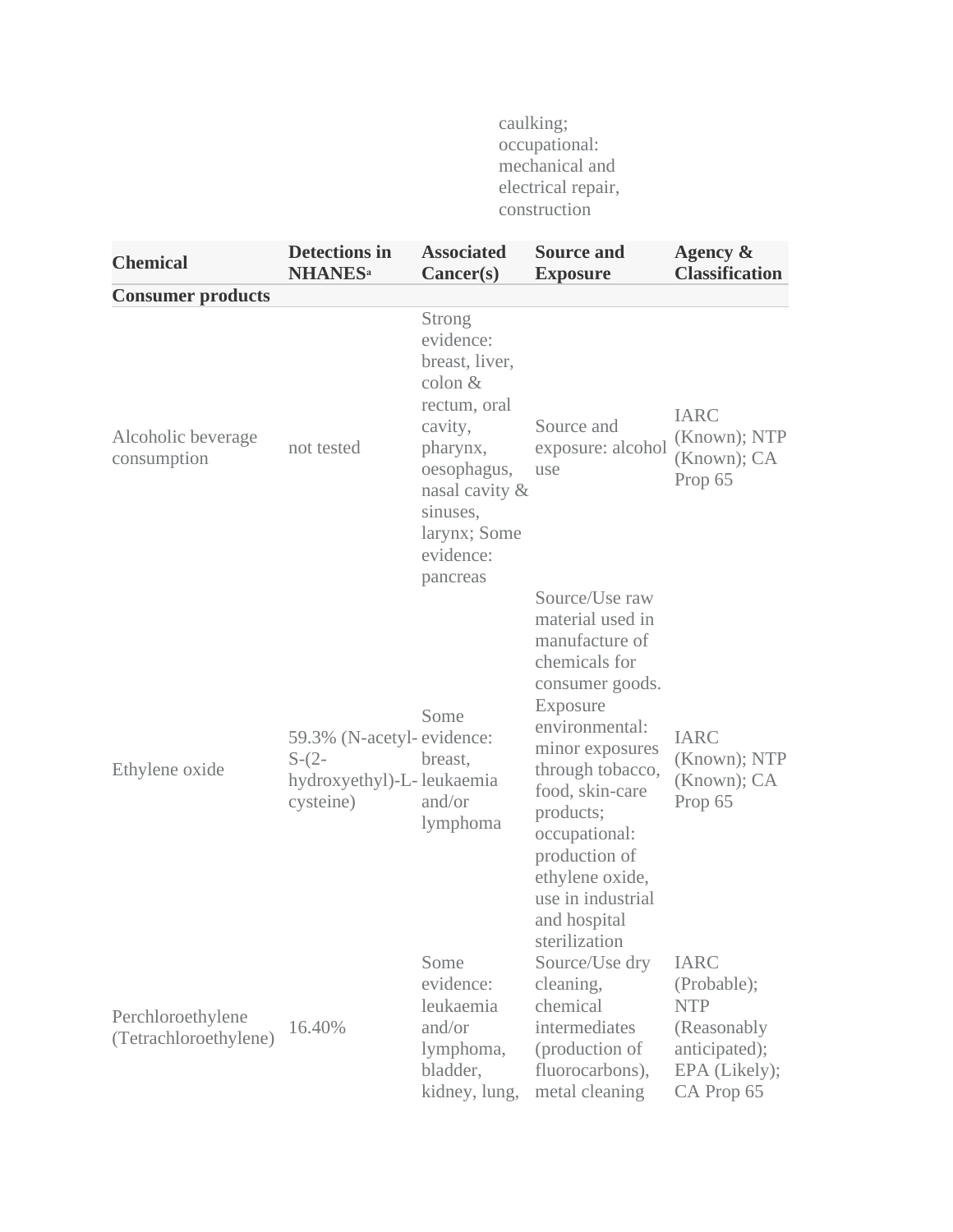| <b>Detections in</b><br><b>Chemical</b><br><b>NHANES</b> <sup>a</sup>                                                                                                    | <b>Associated</b><br>Cancer(s) |                                                                                                                                                                                                                                                                                                   | <b>Source and Exposure</b>                                                                                                                                                            | Agency &<br><b>Classification</b>                                                       |
|--------------------------------------------------------------------------------------------------------------------------------------------------------------------------|--------------------------------|---------------------------------------------------------------------------------------------------------------------------------------------------------------------------------------------------------------------------------------------------------------------------------------------------|---------------------------------------------------------------------------------------------------------------------------------------------------------------------------------------|-----------------------------------------------------------------------------------------|
| Tobacco(smokeless,<br>second-hand, smoking)<br>including: N'-<br>Nitrosonornicotine<br>(NNN) and $4-(N-$<br>nitrosomethylamino)-<br>$1-(3-pyridyl)-1-$<br>butanone (NNK) | 72.9%/70.4%<br>(cotinine/NNAL) | lung, oral<br>cavity,<br>pharynx,<br>oesophagus,<br>kidney,<br>bladder, liver,<br>stomach, colon <sub>Sources</sub> and<br>& rectum,<br>pancreas, nasal exposure:<br>cavity &<br>sinuses,<br>larynx, uterine<br>cervix, ovary,<br>leukaemia<br>and/or<br>lymphoma;<br>Some<br>evidence:<br>breast | smoking and other (Known); CA<br>tobacco use                                                                                                                                          | <b>IARC</b><br>(Known); NTP<br>Prop 65                                                  |
| Polybrominated<br><b>Biphenyls</b>                                                                                                                                       | 87.9% (PBB-<br>153)            | evidence:<br>leukamia<br>and/or<br>lymphoma,<br>digestive<br>system<br>combined<br>(liver,<br>stomach,<br>oesophagus,<br>pancreas)<br><b>Strong</b><br>evidence:                                                                                                                                  | Source/Use flame<br>retardants<br>(primarily).<br>Exposure air,<br>water and soil<br>contamination,<br>food (milk, eggs,<br>meat, fish)                                               | <b>IARC</b><br>(Probable);<br><b>NTP</b><br>(Reasonably)<br>anticipated);<br>CA Prop 65 |
|                                                                                                                                                                          |                                | cervix,<br>oesophagus<br>Some                                                                                                                                                                                                                                                                     | and degreasing.<br>Exposure<br>environmental:<br>air, water, food;<br>occupational: dry<br>cleaning, textiles,<br>metal industry,<br>automotive<br>industry, printing<br>and cleaning |                                                                                         |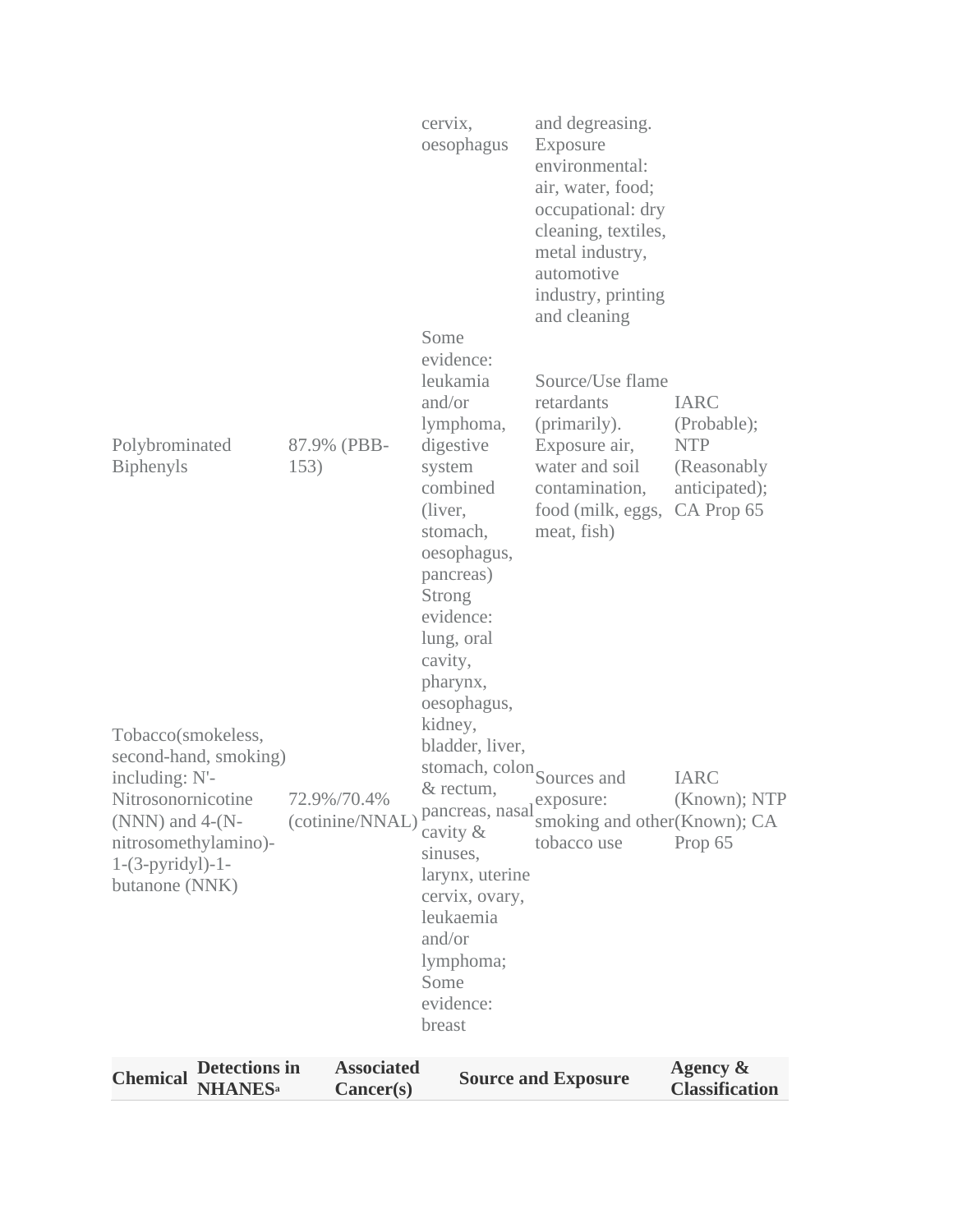| <b>Pesticides</b>                               |                                                                |                                                                                                                                                                |            |
|-------------------------------------------------|----------------------------------------------------------------|----------------------------------------------------------------------------------------------------------------------------------------------------------------|------------|
| Glyphosatenot tested                            | leukaemia<br>and/or<br>lymphoma                                | Sources and exposure:<br>Some evidence: mixing and application as<br>herbicide, possible residue IARC<br>on foods, water and<br>environmental<br>contamination | (Probable) |
| 73.4% (3-<br>Permethrin Phenoxybenzoic<br>acid) | Some evidence:<br>leukaemia<br>and/or<br>lymphoma,<br>prostate | Sources and exposure:<br>mixing and application as<br>insecticide, possible residue $EPA$ (Likely)<br>on foods, water and<br>environmental<br>contamination    |            |

| <b>Chemical</b>                                  | <b>Detections</b><br>in<br><b>NHANES</b> <sup>a</sup> Cancer(s) | <b>Associated</b>                                                                                    | <b>Source and Exposure</b>                                                                                                                                                                                                                                                                                                                                                                                                                                                                                                                                                                               | Agency &<br><b>Classification</b>                                            |
|--------------------------------------------------|-----------------------------------------------------------------|------------------------------------------------------------------------------------------------------|----------------------------------------------------------------------------------------------------------------------------------------------------------------------------------------------------------------------------------------------------------------------------------------------------------------------------------------------------------------------------------------------------------------------------------------------------------------------------------------------------------------------------------------------------------------------------------------------------------|------------------------------------------------------------------------------|
| <b>Metals/alloys</b>                             |                                                                 |                                                                                                      |                                                                                                                                                                                                                                                                                                                                                                                                                                                                                                                                                                                                          |                                                                              |
| Arsenic and<br>inorganic<br>arsenic<br>compounds | 96.20%                                                          | Strong<br>evidence:<br>lung, skin,<br>bladder;<br>Some<br>evidence:<br>liver,<br>prostate,<br>kidney | Source/Use natural occurance,<br>pharmaceuticals, wood<br>preservatives, agricultural<br>chemicals, applications in<br>mining, metallurgy, glass, and<br>semiconductor industries.<br>Exposure primarily<br>contaminated food/water,<br>some inhalation, minor<br>occupational exposures<br>Source/Use batteries, plating,<br>stabilizers of plastics, natural<br>occurance. Exposure<br>environmental: ingestion of<br>food, ambient air (minor),<br>contaminated drinking water;<br>occupational: inhalation<br>during cadmium production<br>and refining, alloy production,<br>other smelting/plating | IARC (Known);<br>NTP (Known);<br>EPA (Human<br>carcinogen); CA<br>Prop 65    |
| Cadmium and<br>cadmium<br>compounds              | 77.60%                                                          | Strong<br>evidence:<br>lung; Some<br>evidence:<br>prostate,<br>kidney                                |                                                                                                                                                                                                                                                                                                                                                                                                                                                                                                                                                                                                          | IARC (Known);<br>NTP (Known);<br>EPA (Probable);<br>CA Prop 65               |
| Chromium<br>hexavalent<br>compounds              | not tested                                                      | Strong<br>evidence:<br>lung; Some<br>evidence:<br>nasal cavity<br>& sinuses                          | industry<br>Source/Use pigment (textile<br>dyes, paint, ink, plastic),<br>corrosion inhibitor, wood<br>preservative, metal/chrome<br>finishing, leather tanning,<br>given off in casting/welding,<br>natural occurance. Exposure                                                                                                                                                                                                                                                                                                                                                                         | IARC (Known);<br>NTP (Known);<br><b>EPA</b><br>(Known/likely);<br>CA Prop 65 |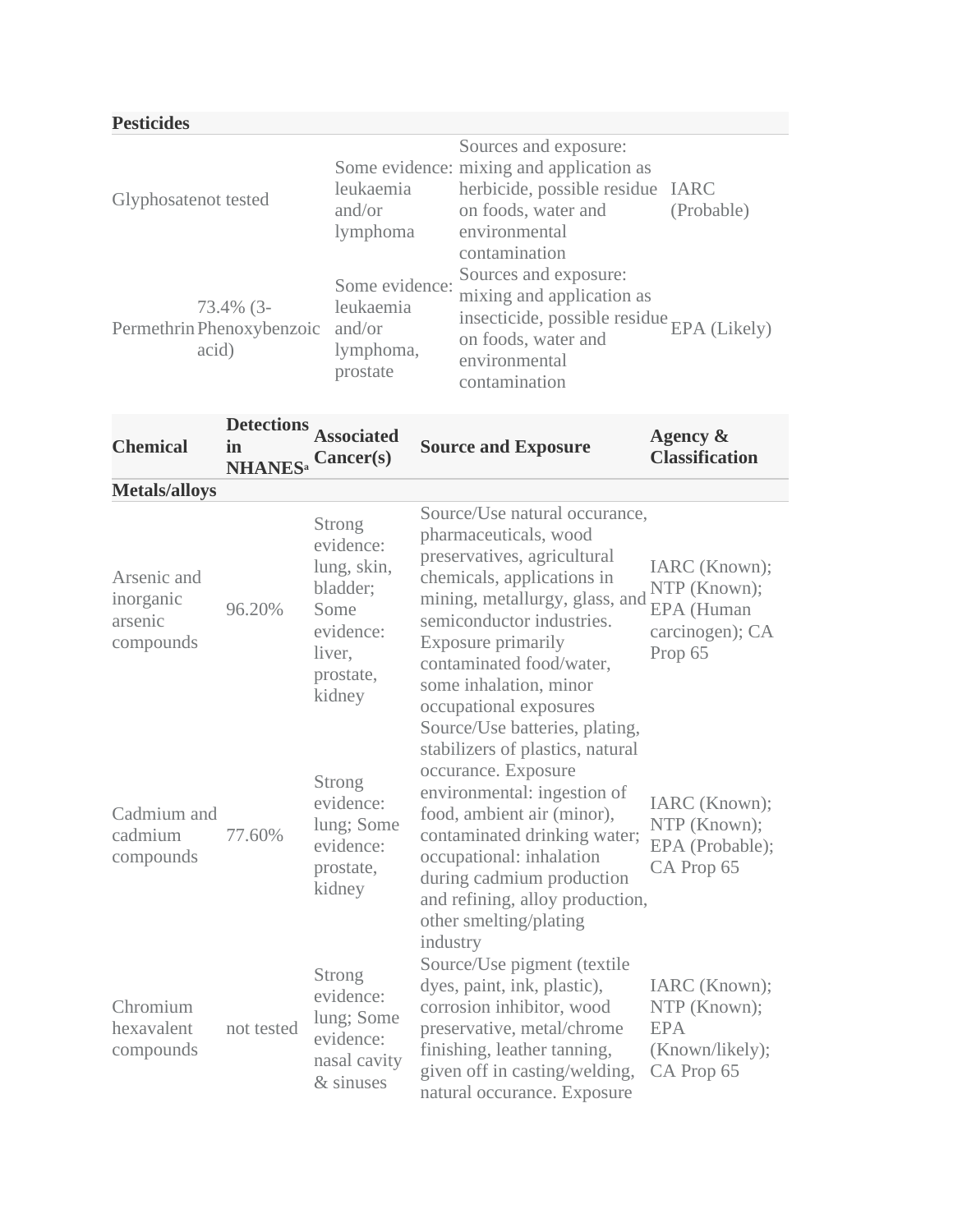environmental: inhalation, contaminated drinking water; occupational: inhalation of dusts, mists, fumes and dermal contact with chromium containing products

| <b>Chemical</b>                                             | <b>Detections in</b><br><b>NHANESa</b>                    | <b>Associated</b><br>Cancer(s)                                                               | <b>Source and Exposure</b>                                                                                                                                                                                                                                                                                                                                                                | Agency &<br><b>Classification</b>                                         |
|-------------------------------------------------------------|-----------------------------------------------------------|----------------------------------------------------------------------------------------------|-------------------------------------------------------------------------------------------------------------------------------------------------------------------------------------------------------------------------------------------------------------------------------------------------------------------------------------------------------------------------------------------|---------------------------------------------------------------------------|
| <b>Combustion</b><br>$by-$<br>products/other<br>by-products |                                                           |                                                                                              |                                                                                                                                                                                                                                                                                                                                                                                           |                                                                           |
| <b>Bromoform</b>                                            | 31.90%                                                    | Evidence in<br>animals: colon<br>& rectum, liver                                             | Source/Use disinfection<br>by-product, used as<br>fluid for mineral ore<br>separation, lab reagent,<br>electronics industry,<br>formerly used as<br>solvent for waxes,<br>greases, oils, fire-<br>resistent chemical.<br>Exposure drinking<br>water disinfected with<br>chlorine, bromine, or<br>bromine compounds,<br>inhalation near<br>factories, in laboratory<br>use, swimming pools | EPA (Probable);<br>CA Prop 65                                             |
| Polycyclic<br>aromatic<br>hydrocarbons<br>(PAHs)            | 98.8% (1-<br>hydroxypyrene) oesophagus,                   | Some evidence:<br>lung, bladder,<br>stomach,<br>prostate,<br>leukaemia<br>and/or<br>lymphoma | kidney, larynx, Sources combustion of IARC (Known,<br>skin, pancreas, organic materials.<br>Exposure mainly<br>ambient air pollution,<br>some indoor<br>combustion sources                                                                                                                                                                                                                | Probable,<br>Possible); NTP<br>(Reasonable<br>anticipated); CA<br>Prop 65 |
| <b>Chemical</b>                                             | Detections Associated<br>in<br><b>NHANES</b> <sup>a</sup> | Cancer(s)                                                                                    | <b>Source and Exposure</b>                                                                                                                                                                                                                                                                                                                                                                | Agency &<br><b>Classification</b>                                         |
| <b>Solvents</b>                                             |                                                           |                                                                                              |                                                                                                                                                                                                                                                                                                                                                                                           |                                                                           |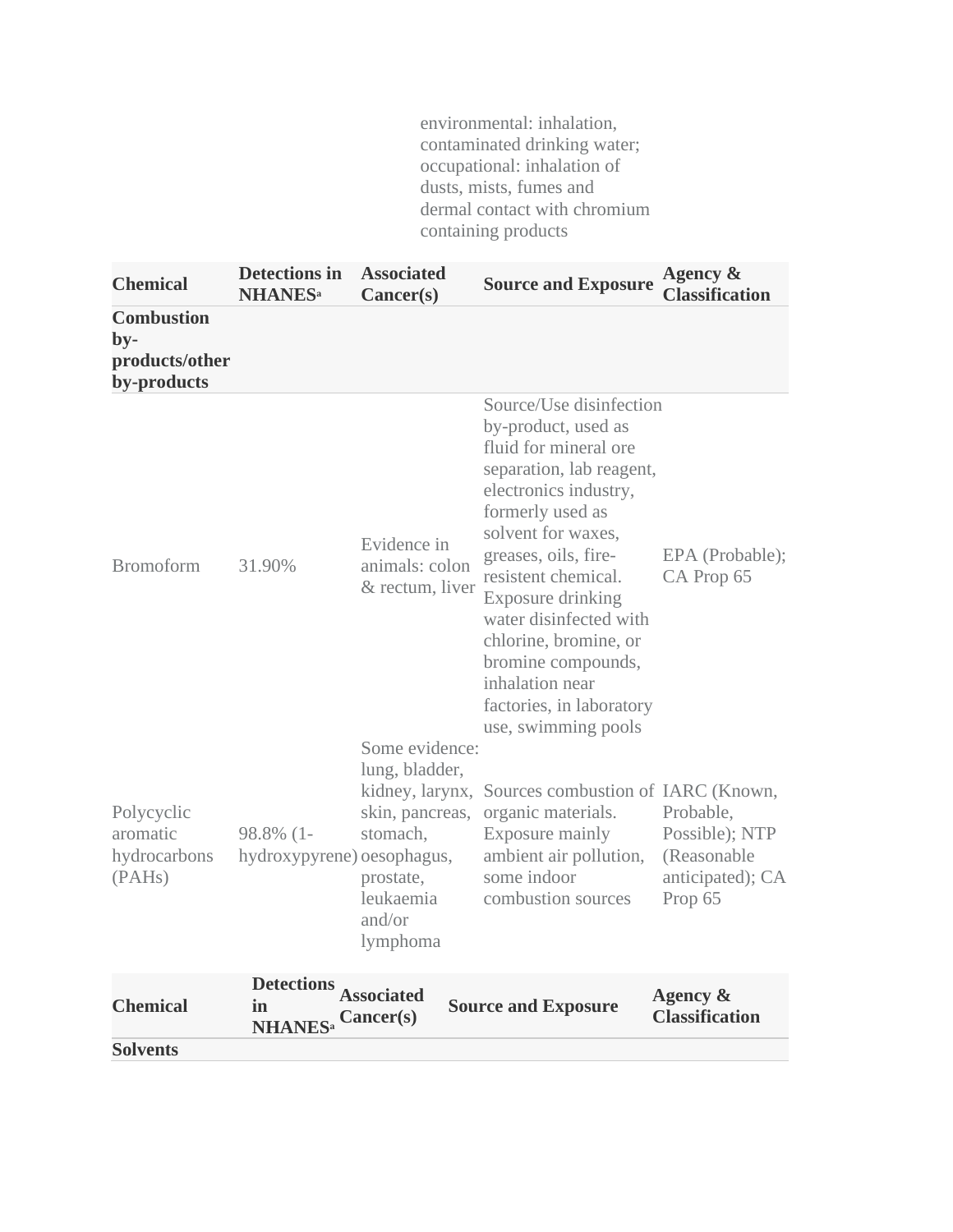| Dichloromethane<br>(Methylene)<br>chloride) | Some<br>liver,<br>$<1.0\%$<br>and/or | evidence:<br>leukaemia<br>lymphoma,<br>cervix, breast,<br>CNS tumors,<br>rectum, lung | Source/Use solvent.<br>Exposure environmental:<br>air (indoor may be higher<br>especially from spray<br>painting, aerosol use),<br>contaminated soil, water<br>(minor); occupational:<br>industrial use                          | IARC (Probable);<br>NTP (Reasonably<br>anticipated); EPA<br>(Likely); CA<br>Prop 65    |
|---------------------------------------------|--------------------------------------|---------------------------------------------------------------------------------------|----------------------------------------------------------------------------------------------------------------------------------------------------------------------------------------------------------------------------------|----------------------------------------------------------------------------------------|
| Trichloroethylene 1.60%                     | Strong<br>liver,<br>and/or           | evidence:<br>kidney; Some<br>evidence:<br>leukaemia<br>lymphoma                       | Source/Use solvent,<br>degreaser, anaesthetic,<br>heat-transfer medium,<br>extraction agent for fats<br>and oils, intermediate to<br>produce<br>chlorofluorocarbons and<br>other chemicals. Exposure<br>occupational: degreasing | IARC (Known);<br>NTP (Reasonably<br>anticipated); EPA<br>(Carcinogenic);<br>CA Prop 65 |

| <b>Chemical</b>                                                    | <b>Detections</b><br>in<br><b>NHANES</b> <sup>a</sup> Cancer(s) | <b>Associated</b>                                                                                         | <b>Source and Exposure</b>                                                                                                                                                                                          | Agency $\&$<br><b>Classification</b>                      |
|--------------------------------------------------------------------|-----------------------------------------------------------------|-----------------------------------------------------------------------------------------------------------|---------------------------------------------------------------------------------------------------------------------------------------------------------------------------------------------------------------------|-----------------------------------------------------------|
| <b>Other</b>                                                       |                                                                 |                                                                                                           |                                                                                                                                                                                                                     |                                                           |
| Formaldehyde not tested lymphoma,                                  |                                                                 | Strong<br>evidence:<br>leukaemia<br>and/or<br>nasopharynx;<br>Some evidence:<br>nasal cavity &<br>sinuses | Source/Use production of<br>resins, chemical intermediate, IARC<br>disinfectant/preservative.<br>Exposure environmental:<br>natural occurance,<br>combustion, building<br>materials, tobacco smoke,<br>auto exhaust | (Known); NTP<br>(Known); EPA<br>(Probable); CA<br>Prop 65 |
| Nitrate or nitrite                                                 |                                                                 | Some evidence:                                                                                            |                                                                                                                                                                                                                     |                                                           |
| (ingested) under                                                   |                                                                 | stomach,                                                                                                  | Source/Use natural occurance                                                                                                                                                                                        |                                                           |
| conditions that 99.7%                                              |                                                                 |                                                                                                           | bladder, kidney, in food/water, fertilizer, food IARC                                                                                                                                                               |                                                           |
| result in                                                          | (nitrate)                                                       | $\text{colon } \&$                                                                                        | perservative. Exposure water (Probable)                                                                                                                                                                             |                                                           |
| endogenous                                                         |                                                                 | rectum, brain, and food                                                                                   |                                                                                                                                                                                                                     |                                                           |
| nitrosation                                                        |                                                                 | lung, pancreas,                                                                                           |                                                                                                                                                                                                                     |                                                           |
| <sup>a</sup> Most recent available data varies for each carcinogen |                                                                 |                                                                                                           |                                                                                                                                                                                                                     |                                                           |

### *Carcinogenic chemicals identified by the following authoritative agencies:*

*International Agency for Research on Cancer, U.S. National Toxicology Program U.S., EPA, California's Office of Environmental Health Hazard Assessment –Proposition 65 Industrial chemicals*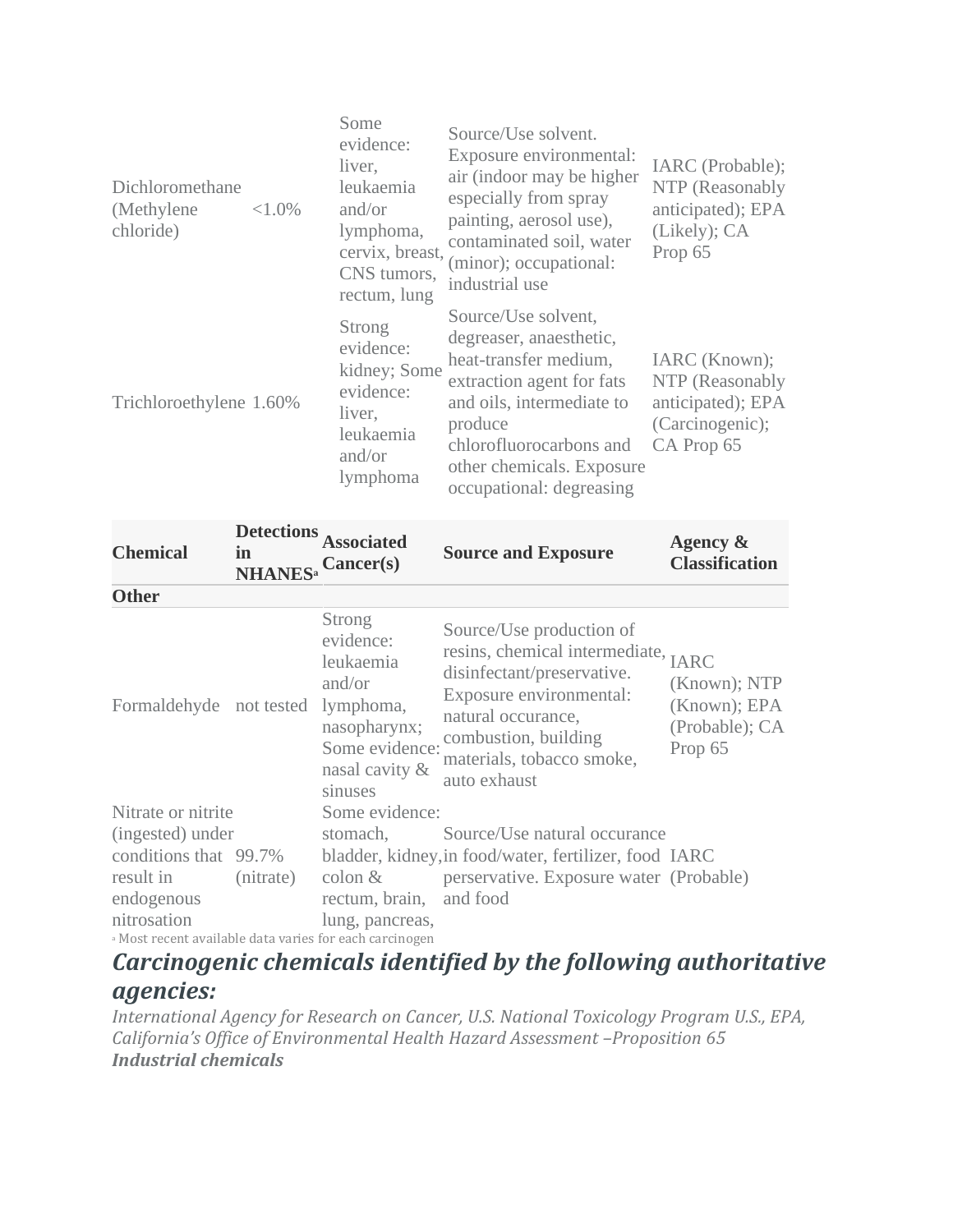Industrial chemicals are used in the production of plastics, rubber and other polymers, and electrical components; in dyes, pigments, resins, solvents and adhesives; and as intermediates in the production of other industrial chemicals. Asbestos is used in insulating and fire resistant materials. Most contact with industrial chemicals comes on the job, although anyone can be exposed through contaminated air and drinking water and to some degree from contaminated soil and food.

Cancers associated with exposure to industrial chemicals include leukemia, lymphomas, and cancers of the bladder, lung, liver, kidney, colon, rectum, pancreas, prostate and breast.

#### *Commercial and consumer products*

Around one-third of all cancers in the U.S. are caused by tobacco or alcohol. No single agent is a bigger cause of preventable cancer than tobacco - yet tobacco and alcohol are not the only commercially used chemicals associated with cancer.

Many products we routinely use contain carcinogenic chemicals, including flame retardants in furniture and other items; dry cleaning chemicals; styrene in plastics; nonstick, waterproof and grease-resistant chemicals in cookware, clothing and food wrappers; other chemicals in paints and hair coloring; and flavoring and fragrance ingredients.

Associated cancers: Tobacco and alcohol – lung and other respiratory cancers, oral cancers, breast, bladder and pancreas. Tobacco – kidney, liver, stomach and cervical cancer. Other chemicals – kidney, leukemia and/or lymphoma, liver, bladder, stomach, testis, pancreas and ovary.

#### *Pesticides*

Many pesticides have been identified as carcinogenic to some degree. People are exposed during mixing and application, pesticide drift from fields and residues on food. These exposures are not just a concern near farms. They can also occur from home use, contamination of food and drinking water, products containing wood preservatives and even some clothing.

Associated cancers: prostate, lung, liver, lymphomas and leukemias, bladder and possibly breast cancer.

#### *Heavy Metals/Alloys*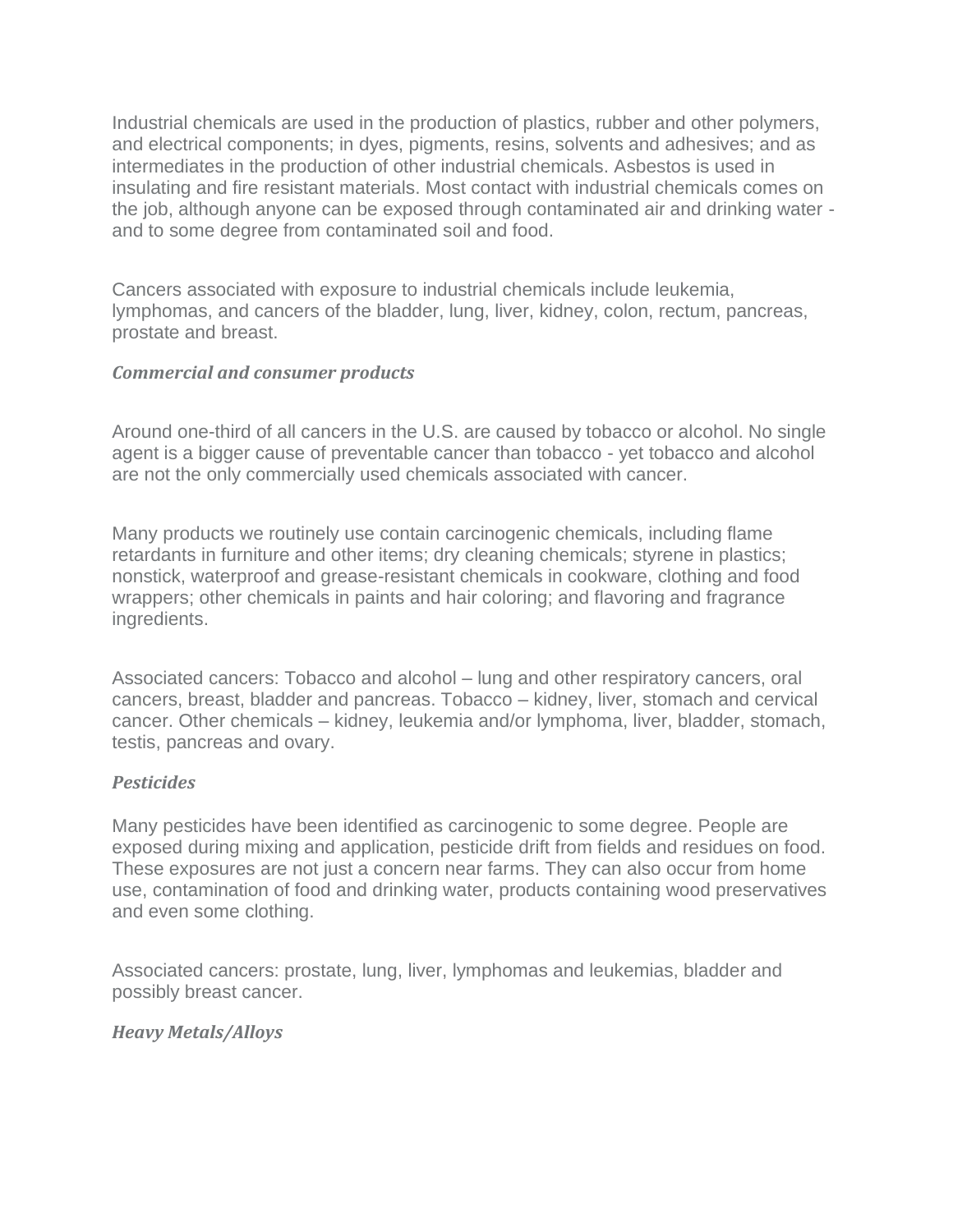Metal molecules can bind to DNA and cause mutations. Many industrial workers come into contact with carcinogenic heavy metals and alloys, such as lead, nickel and arsenic. The public can also be exposed to trace amounts of heavy metals in food and water and even contaminated air and soil.

Associated cancers: cancers of the lung, bladder and skin and associations with liver, prostate and kidney cancers

#### *Combustion and other by-products*

Sources of combustion by-products, particularly polycyclic aromatic hydrocarbons or PAHs, include engine exhaust and air emissions from industrial facilities, power plants, and hazardous waste incinerators. Other by-products are produced when chlorine or other drinking water disinfectants react with organic solids, and when meat is cooked at high temperatures and charred.

Associated cancers: multiple cancer sites including lung, kidney, bladder, skin, stomach, prostate and non-Hodgkin lymphoma.

#### *Solvents*

Solvents are used in adhesives, in the production of pesticides and the manufacture of plastics, polymers and personal care products. Most exposures to carcinogenic solvents come in occupational settings. Exposures to the public are mostly from air contamination, especially the indoor use of paint, degreasers or some aerosols.

#### Associated cancers: liver, kidney and breast

[\\*](https://www.ewg.org/research/pollution-people#_ftnref1) A high-end estimate. Some chemicals are measured by metabolites, or breakdown products, rather than the parent compound. Metabolites are not always specific to a single chemical and instead indicate exposure to any or all of their parent compounds. Adducts, which are the products of a chemical or its metabolite binding to DNA or protein in the body, are also sometimes measured. Our investigation did not include chemicals used primarily as medications.

# 2. Americans' Body Burden: Substantial exposures exist in the general population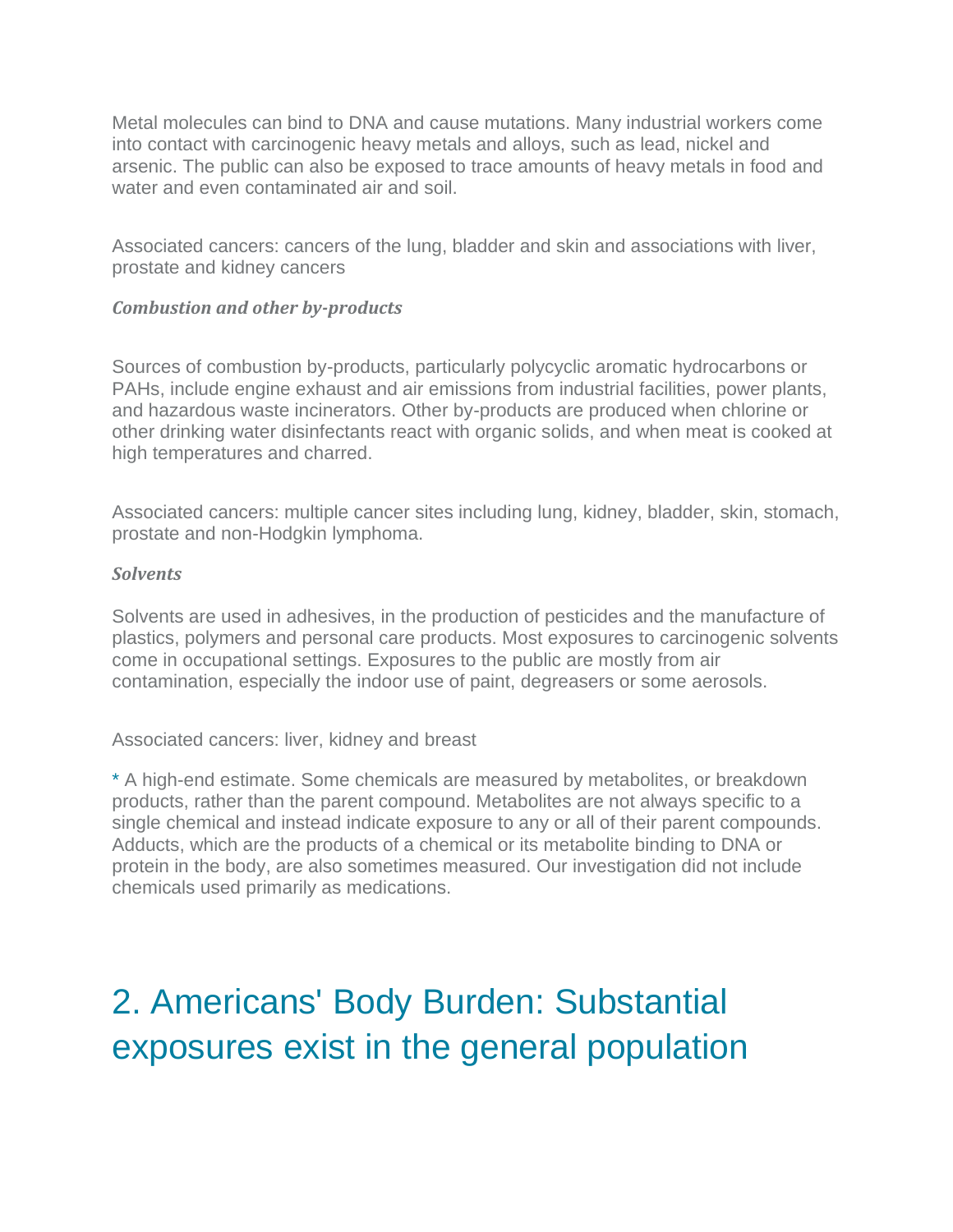Biomonitoring conducted as part of the NHANES surveys, although not specifically designed to track carcinogen or chemical exposures, provides a representative picture of exposures among typical Americans.

Among the carcinogens that have been measured in NHANES, some – such as arsenic, lead, nitrate, the breakdown product of DDT and the industrial chemical chloroform – were detected in nearly every person. Others that are less commonly used or encountered, such as the solvents dichloromethane and trichloroethylene and isoprene, an industrial chemical used to create polymers, were found in almost no one [\(Table 1,](https://static.ewg.org/reports/2016/cancer_main/the-pollution-in-people/EWG_Cancer_Bio-Monitoring_Report_C02-pages.pdf#page=5) Appendices A & B).

Heavy metals and markers for many combustion by-products were among the types of carcinogens most frequently detected – found in more than 90 percent of the NHANES population. This reflects the ubiquity of these chemicals in our daily lives, resulting in repeated or continuous exposure.

Pesticides and their metabolites were detected less frequently, in one-third to two-thirds of those surveyed. Exposure to pesticides is intermittent, and many stay in the body for only a short period of time. Consequently, pesticides are less likely to be detected in NHANES than a study that targets biomonitoring sampling around the time of application, which is a more accurate assessment of exposure.

On the opposite end of the spectrum are PCBs and other chemicals that persist in the environment and our bodies for long periods of time. PCBs were banned in the U.S. in 1979, but they were still detected in between 5 percent to 100 percent of the NHANES population, depending on the specific PCB (there are 209 different PCB congeners.) Although levels have gone down since the ban, people are still exposed to PCBs as older products made with these chemicals, such as electrical equipment, hydraulics, and caulking begin to break down. Researchers at Harvard University have found PCBs released from old caulking in public buildings, including schools.<sup>5</sup>

The body burden has also declined for other chemicals that have been banned or phased out:

- The pesticide DDT, banned in the U.S. in 1972.
- Lead, phased out of gasoline starting in 1975 and completely banned in 1995.
- The Teflon chemical PFOA, for which phase-out was complete in 2015, but still detected in 99 percent of the NHANES population.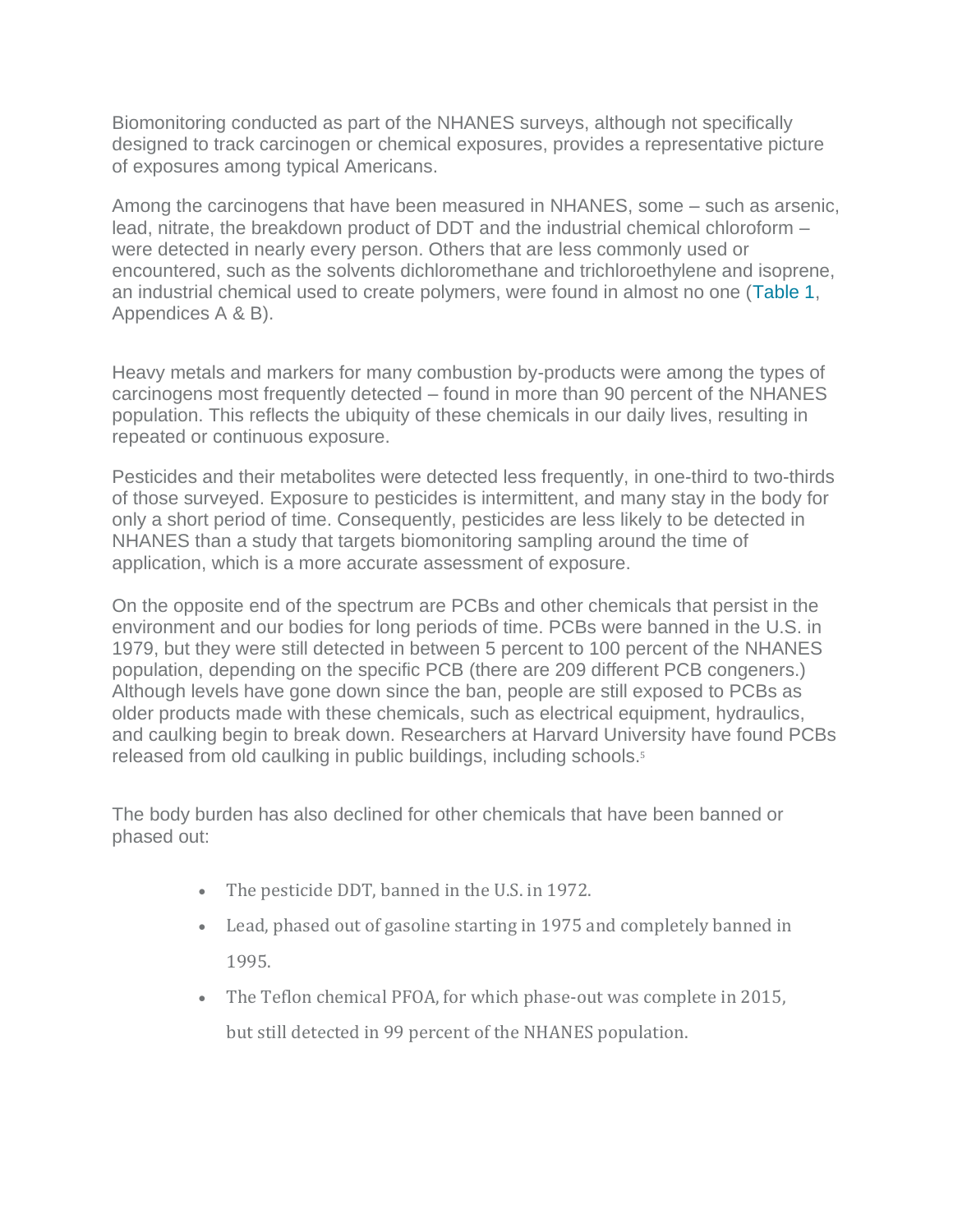Certain populations, particularly workers in occupational settings, can have exposures to chemical carcinogens that are not generally encountered by the general public. The solvents and several of the industrial chemicals, among others, listed in this report (Appendix A) are almost entirely occupational concerns. They are primarily used in production processes and are not present in materials that would exposure the general population. (The exception is industrial pollution contaminating the environment).

In addition, occupational exposures can be magnitudes of order higher than levels experienced by the general public. Averag[e\\*](https://www.ewg.org/research/pollution-people#_ftn3) concentrations of benzene, which is a component of petroleum and found in tobacco smoke, in the blood of workers maintaining crude oil tanks were more than seven times higher than even the typical smoker in the U.S. (Figure 1).<sup>6</sup> Police officers exposed to traffic pollution in Rome had benzene levels about twice as high as smokers in the U.S.<sup>7</sup> Industrial processes can also pollute the environment, resulting in high exposures to the surrounding area. After the Deep Water Horizon oil spill disaster in the Gulf of Mexico, nearby residents had blood benzene levels that were about five times that of the typical non-smoker.<sup>8</sup> It is no surprise that detrimental health effects are often first experienced and detected in highly exposed occupational settings.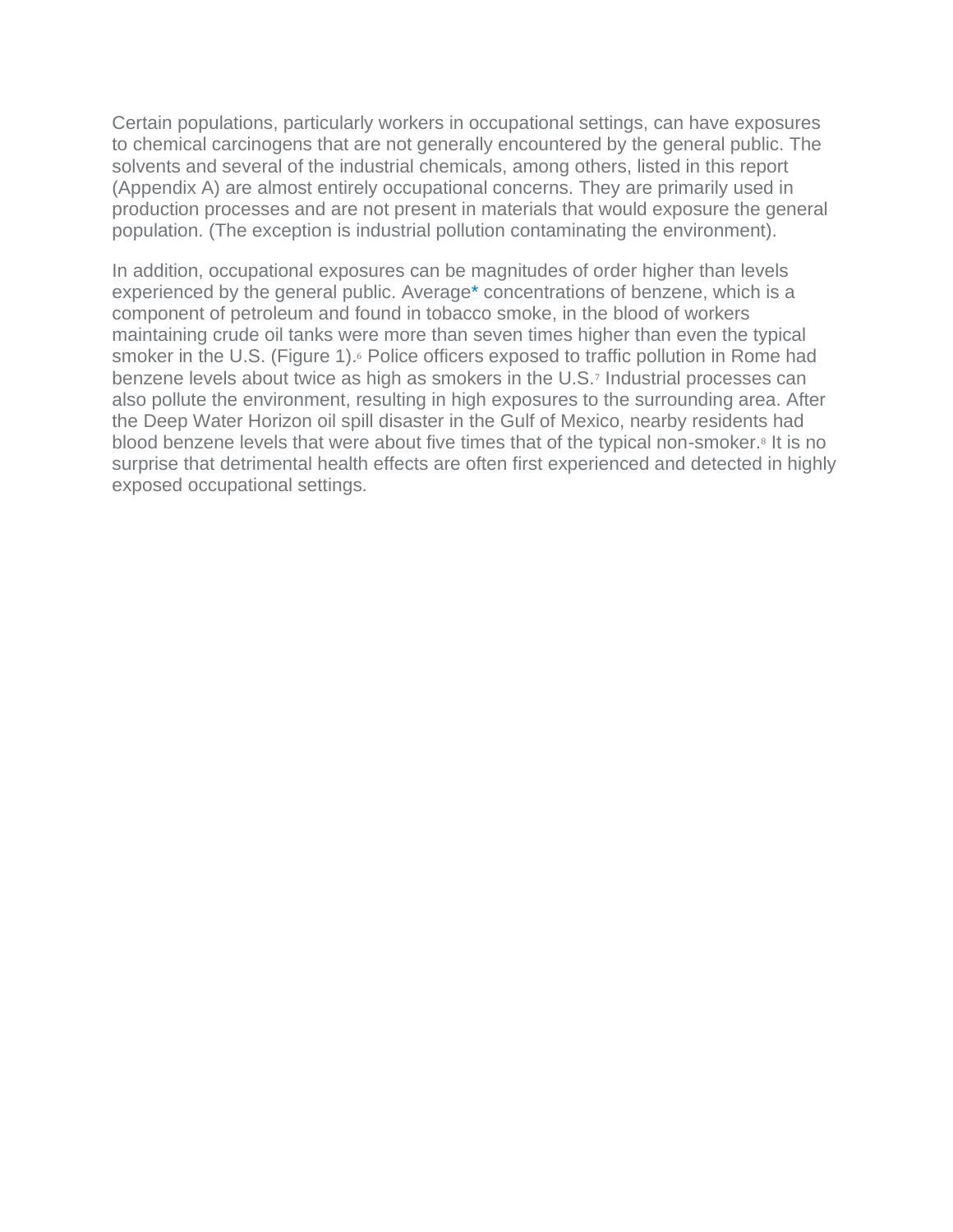

[\\*](https://www.ewg.org/research/pollution-people#_ftnref3) Geometric mean is similar to the more familiar arithmetic mean. An arithmetic mean is an average of added numbers, whereas a geometric mean is an average of multiplied numbers—making it less influenced by extreme values. Among groups of people, most usually have exposures to chemicals at low to moderate levels and a few have very high levels. A geometric mean, therefore, is a more robust description of the average level.

## 3. Cancer Risk: The contribution of chemicals to the cancer burden

The presence of a chemical in our body is not necessarily harmful<sup>9</sup> - risk depends on the amount of exposure and the inherent toxicity of the chemical. These factors are the starting points for determining the *dose-response relationship* – how much exposure to a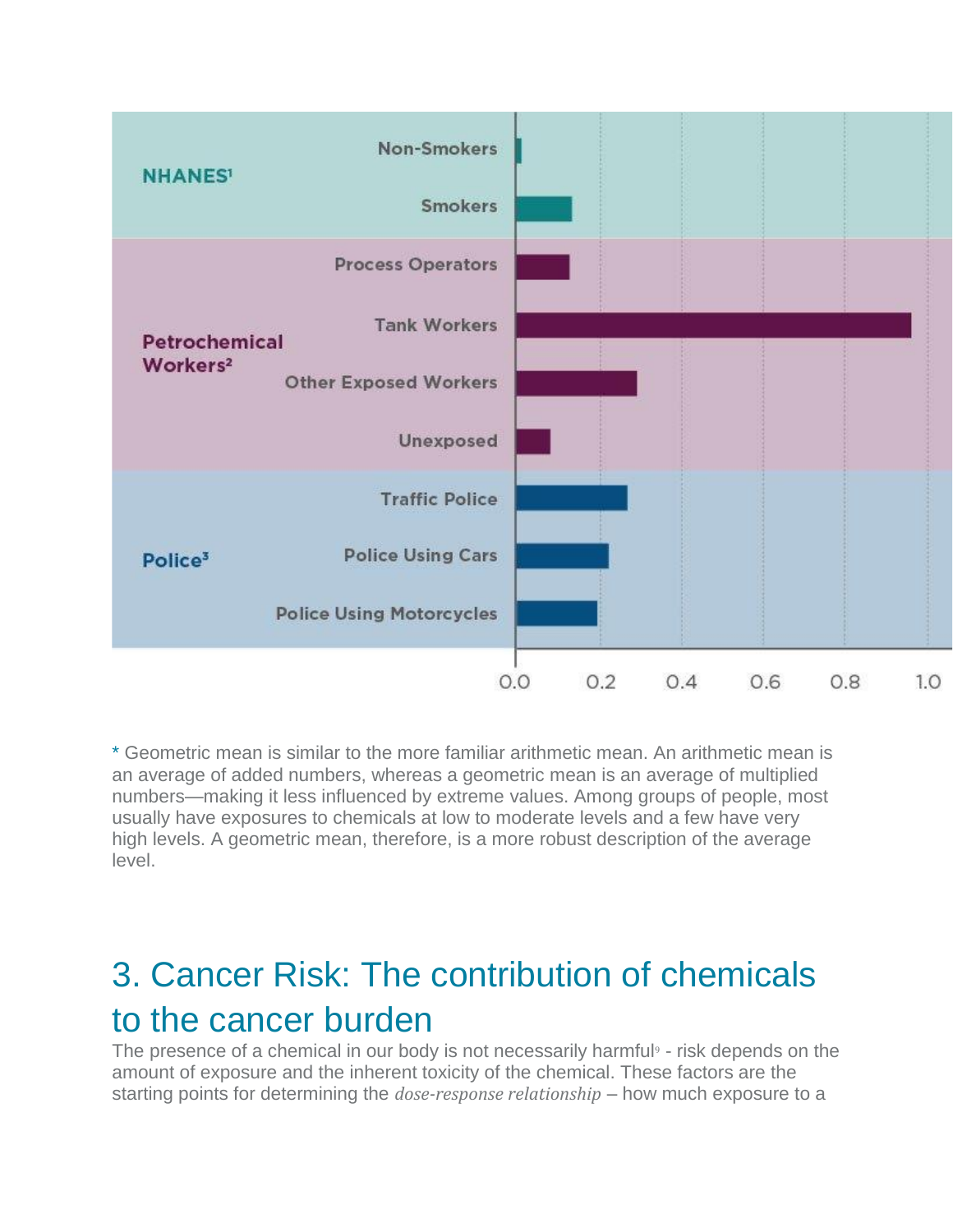chemical is needed to increase our risk of disease by 10 percent, 50 percent or more. Estimating these risks can be extremely difficult when the only information available is the concentration of a chemical measured by biomonitoring.

One potential solution is the use of biomonitoring equivalents, or BEs – – tools that translate measured chemical concentrations to health risks, usually based on government safety standards.<sup>10</sup> For cancer, a BE estimates the measured concentration of a chemical that would on average result in a one-in-a-million to 1-in-10,000 chance of getting cancer, the usual standards used in EPA risk assessments.

How much risk do carcinogens in the body pose to Americans? We can get a glimpse by applying BEs, which were available for nine carcinogens in this report, to exposure levels in the NHANES surveys (Figure 2).



Chemical carcinogens with available BE information: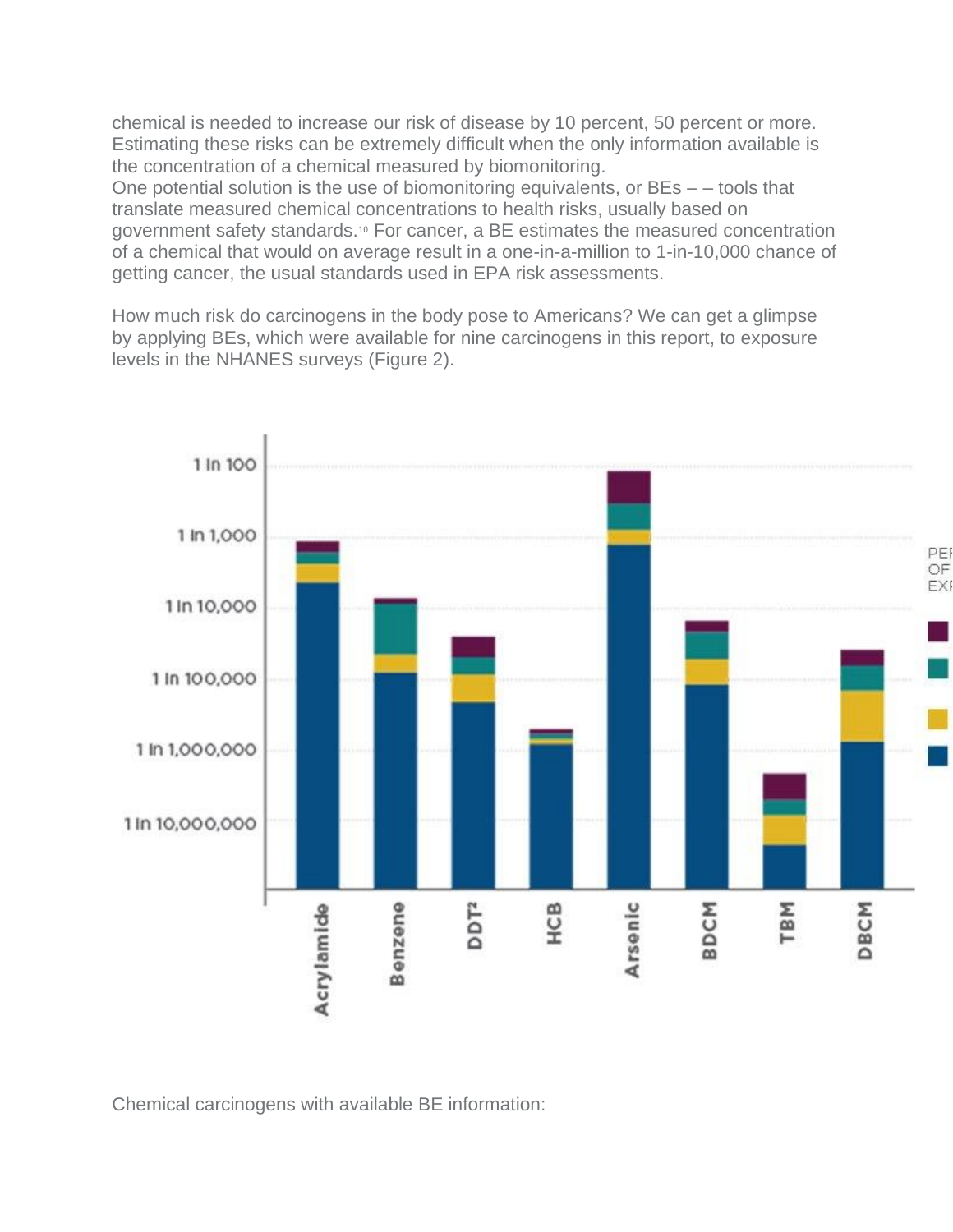- acrylamide, used in the production of industrial polymers and produced when starchy foods are cooked at high temperatures
- arsenic, a naturally occurring metal
- benzene, a component of petroleum
- bromodichloromethane, bromoform and dibromochloromethane, byproducts produced when chlorine, used to disinfect water, reacts with organic matter
- DDT & DDE, pesticide (banned in the U.S.) and its breakdown product
- hexachlorobenzene, a fungicide and industrial chemical, also a by-

product in the production of chlorinated solvents We used BEs to approximate the proportion of the U.S. population that may be exposed to certain chemicals at levels that exceed what EPA considers to be an acceptable risk.<sup>11</sup>

- More than half of the NHANES population had levels of arsenic and acrylamide that were estimated to exceed a 1-in-10,000 cancer risk. More than 10 percent had levels of benzene that exceeded that degree of risk.
- The majority of Americans tested also had levels of DDT and DD[E,\\*](https://www.ewg.org/research/pollution-people#_ftn4) benzene, hexachlorobenzene, bromodichlorobenzene and dibromochloromethane that exceeded the one-in-a-million risk threshold.
- Only for bromoform were estimated cancer risks for the general population less than one in a million.

Concentrations of these carcinogens did not vary greatly between older and younger people, indicating that exposures and risk for these chemicals start accruing early.

Although biomonitoring equivalents are useful they should be interpreted with caution. They assume a measured biomarker concentration represents a person's average lifetime exposure of an individual. This may be a reasonable assumption for chemicals that are persistent or chemicals to which we are continuously exposed, but not for chemicals that quickly move through the body, are easily metabolized or have intermittent exposures. Those require repeated samples over time to tell the story of a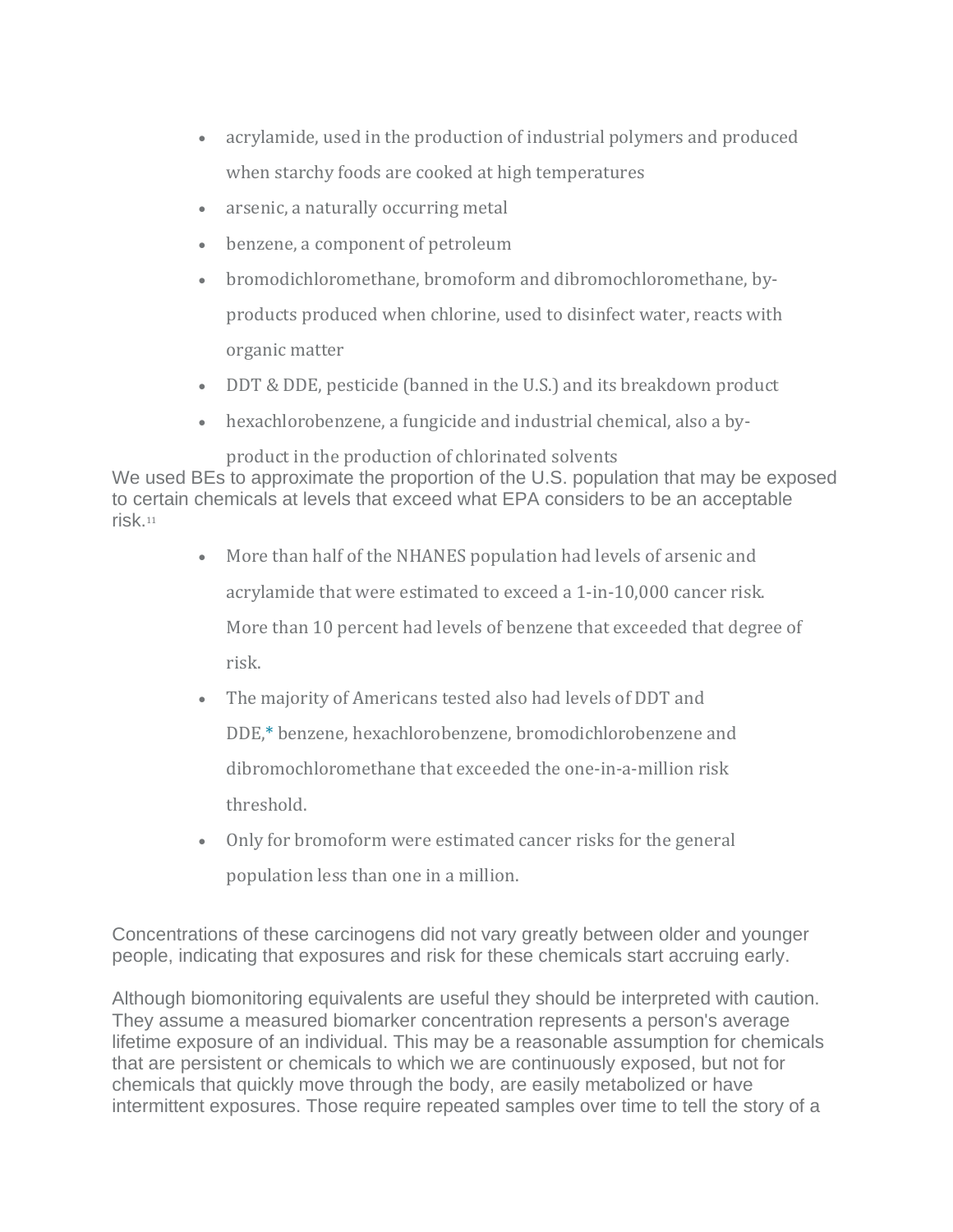person's lifetime exposure. Risk is also highly dependent on genetics and individual differences in metabolism. Finally, BE data was available for only a few select chemicals that may not be representative of risks for other carcinogens.

What the estimates do provide is an indication that at least a small subset of the hundreds of carcinogens measured in humans are contributing to non-trivial increases in cancer risk. These risks may be even greater when we consider that the estimates are only for individual chemicals and do not account for how combined exposures to multiple chemicals may increase risk.

[\\*](https://www.ewg.org/research/pollution-people#_ftnref4) DDT exposure is customarily calculated from the sum of the levels of DDT and its breakdown product DDE.

# 4. The Hallmarks of Cancer: Expanding how we search for carcinogens

How combinations of chemicals interact in our bodies is not well understood. We are repeatedly exposed to tobacco, alcohol, heavy metals and combustion by-products, which target many of the same body tissues and organs - and when combined may have the potential to dramatically increase the risk cancers.

Now scientists are rethinking how chemicals may contribute to cancer. [New](https://www.ewg.org/research/rethinking-carcinogens)  [research](https://www.ewg.org/research/rethinking-carcinogens) from the Halifax Project suggests that mixtures of chemicals – even ones not known to be carcinogenic on their own – could cause cancer by disrupting multiple mechanisms known as the hallmarks of cancer.<sup>1,2</sup>

The hallmarks listed below are the characteristics that distinguish cancer cells – abnormal cells gone rogue, dividing and growing beyond the control of our body – from normal cells.12,13

### **The Hallmarks of Cancer Cells**

Self-sufficient cell division—cancer cells grow and divide on their own

Insensitive to signals to stop cell division—cancer cells do not stop growing and dividing when signaled by the body

Resist cell death—cancer cell do avoid normal programmed cell death that removes old or damaged cells from the body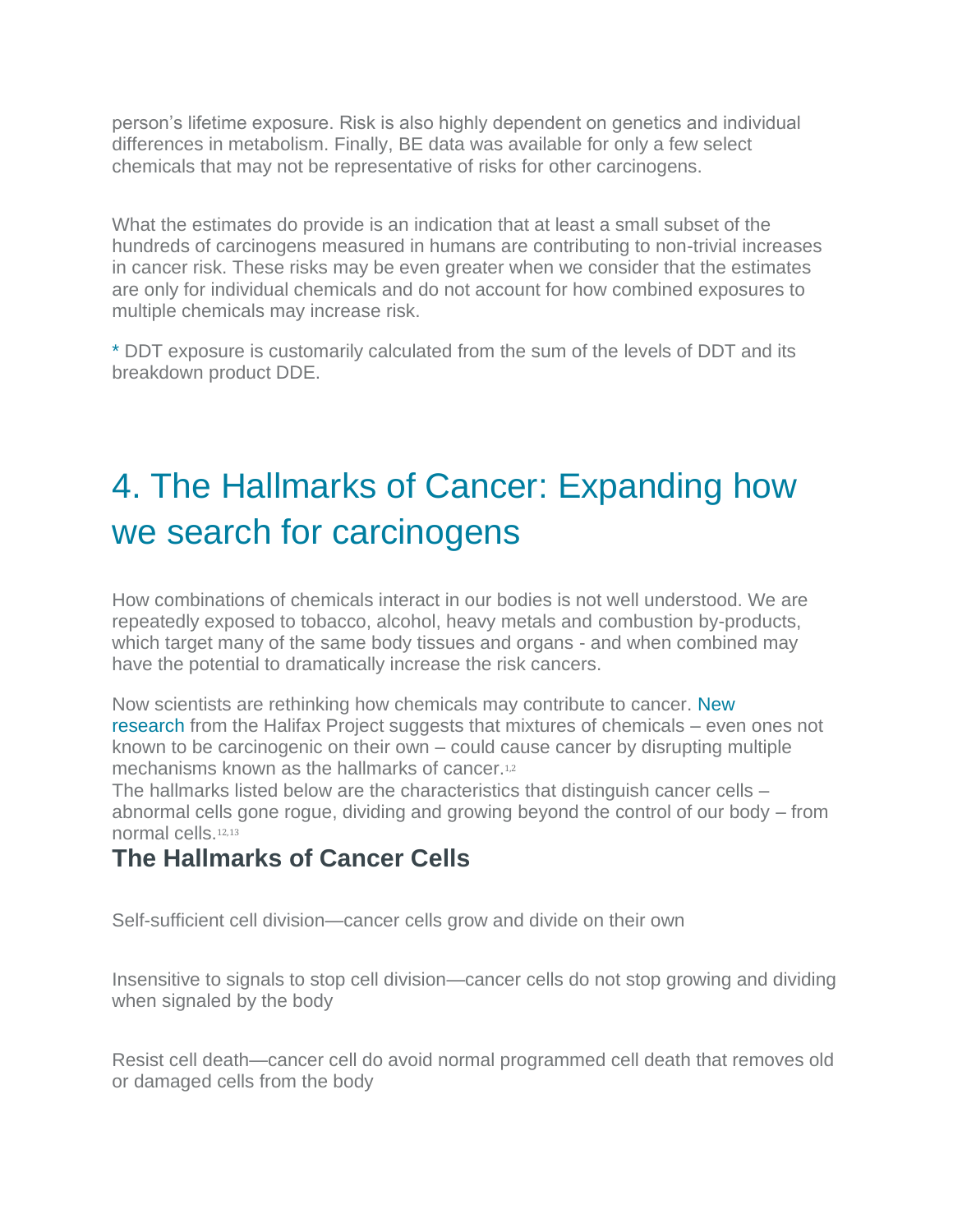Limitless reproductive potential—cancer cells can replicate many more times than normal cells

Create own blood supply—cancer cells can stimulate the formation of blood vessels

Ability to invade other organs (metastasize)—cancer cells can spread from one organ to another

Ability to survive with little oxygen—cancer cells can switch to anaerobic respiration when oxygen supplies are low

Evade the immune system—cancer cells can avoid destruction by our body's immune system

Genomic instability—cancer cell DNA is susceptible to changes in genes and gene expression

Inflammation—inflammation can promote conditions that can damage DNA

The scientists of the Halifax Project identified 85 chemicals common in the environment that are capable of disrupting hallmark pathways in the body – and the search for these types of chemicals is just beginning. What is alarming is these chemicals are not only common in the environment, they are common in people as well.

In NHANES, 34 of these hallmark-disrupting chemicals or their metabolites have been measured and detected in Americans' bodies. (Appendix C) That is significant because it means these chemicals are pervasive among the general population. Even if exposures to these chemicals do not occur simultaneously in the environment, many could still be circulating in the body at once.

The hypothesis of the Halifax Project – discussed in EWG's [Rethinking](https://www.ewg.org/research/rethinking-carcinogens)  [Carcinogens](https://www.ewg.org/research/rethinking-carcinogens) report $1 -$  is that the same biological mechanisms by which many known carcinogens cause cancer can also be achieved through the combined effects of multiple chemicals.

Take the most well known carcinogen, tobacco, itself a mixture of chemicals including other [known carcinogens NNN and NNK.](https://www.ncbi.nlm.nih.gov/pmc/articles/PMC4074821/)<sup>14</sup> Tobacco causes cancer through a multitude of hallmarks (in italics) and other biological mechanisms: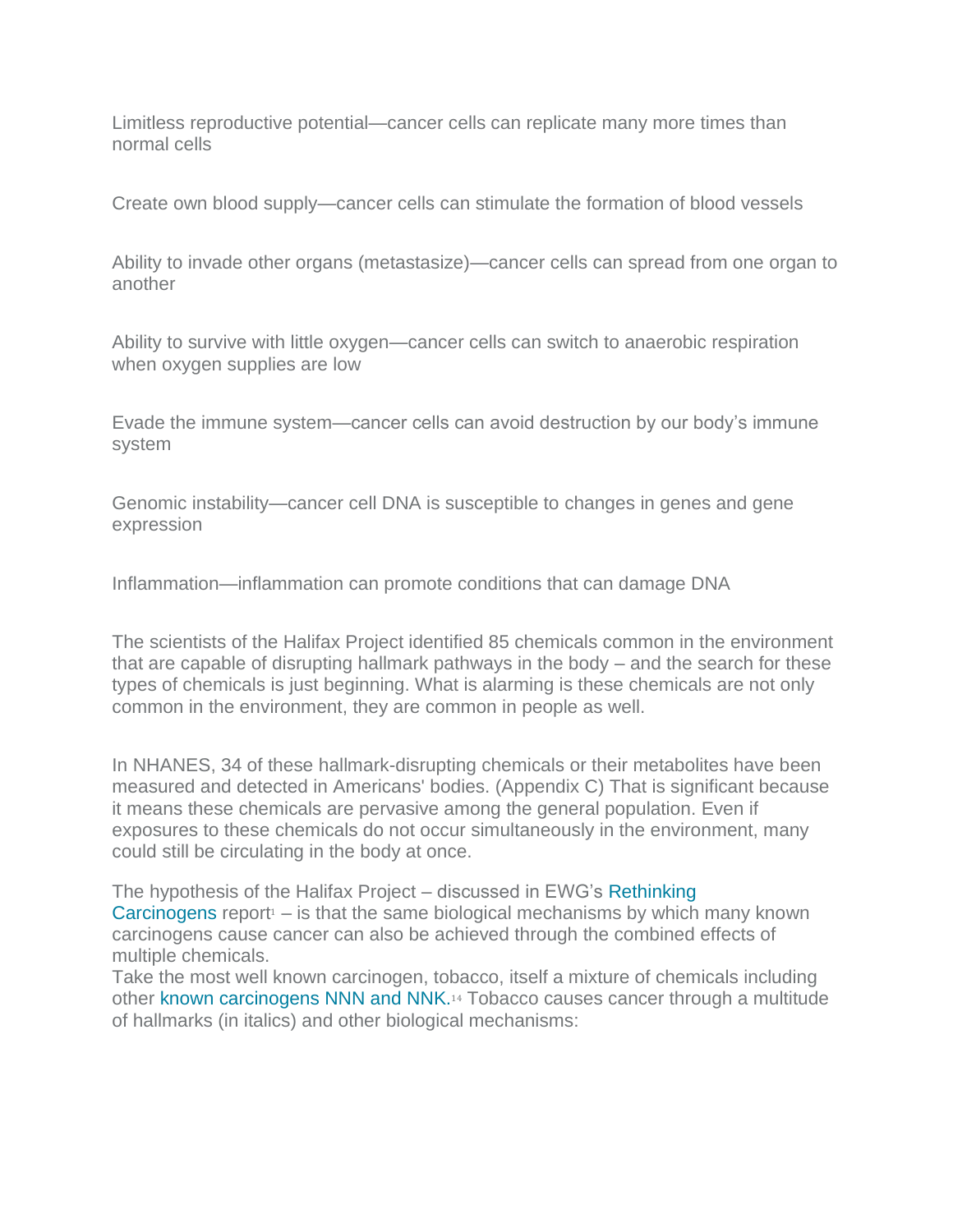- It causes mutations in the genes *regulating cell growth*, that *suppress tumors* and other genes that result in *uncontrolled cell proliferation* and *genomic instability*.
- It affects receptors on cells causing *resistance to cell death*, *increased ability for a cell to create its own blood supply* and *increased cellular transformations*.
- It also causes oxidative damage—free radicals that can react with and damage DNA, *inflammation* and DNA methylation, a chemical process that can modify how genes function.

Mechanisms of carcinogenesis for other known carcinogens similarly involve hallmark processes. Based on these mechanisms, it is a good bet that mixtures of hallmarkdisrupting chemicals could have combined effects equivalent to individual carcinogens.

Here is how a mixture of chemicals we are commonly exposed to can disrupt a similar series of pathways as tobacco:

- Bisphenol A (BPA), found in many plastics that store food and beverages, can disrupt *cell proliferation* and result in *resistance to cell death* and *inflammation*.
- Heavy metals, which we can be exposed to through drinking water, some seafood and or occupational exposures, can cause *genomic instability*.
- PFOS, a chemical used as a stain repellant on fabrics, can increase a cell's *ability to create its own blood supply*.

That does not mean those combination of chemicals are as toxic as tobacco. They are nowhere near as powerful disrupters of those hallmark pathways, and there are many other factors involved in tobacco's toxicity. There is no evidence yet of that particular combination of chemicals even being carcinogenic. It is merely an example of how the series of events that lead single chemicals to cause cancer could occur through exposure to mixtures of chemicals.

The potential for chemical mixtures of chemicals to cause cancer is supported by an investigation by the International Agency for Research on Cancer, part of the United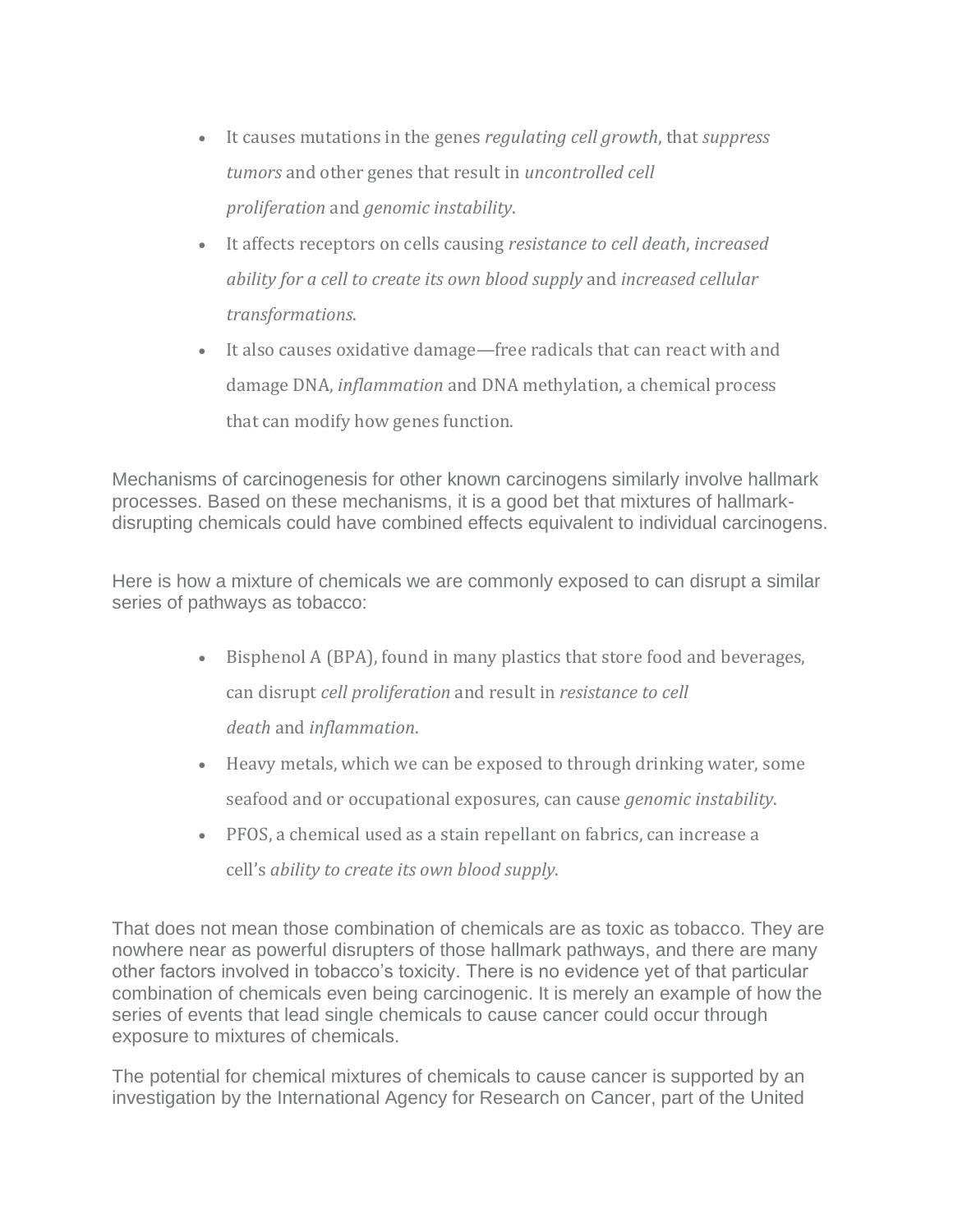Nations World Health Organization. IARC identified 10 key characteristics of mechanisms by which known carcinogens act.<sup>3</sup> These characteristics, many of which are hallmark pathways, recognize that cancer develops in multiple stages. Many carcinogens act on multiple pathways and cause a series of biological changes in cells.

This line of thinking sets the stage for broader consideration of how chemicals contribute to cancer, rather than narrowly focusing on isolated chemicals or mechanisms. To evaluate this idea will require toxicity testing and regulatory standards that reflect the true nature of human exposure by considering the combined effects of chemicals on the body.

## 5. Conclusion And Recommendations: Reducing risks from chemical exposures

It is clear, we are exposed to and take into our bodies an incredible number of chemicals that are known or possible carcinogens. Biomonitoring data shows that exposures to a many cancer-causing chemicals are not limited to special populations such as industrial workers but are present in everyday life.

Biomonitoring studies are incredibly valuable for accurately measuring and tracking human exposure to chemicals. This inventory of carcinogens is important for research aimed at uncovering the links between chemicals and disease and also for policy makers to understand the risks that exist among people. In fact, scientists at the reputable Silent Spring Institute in Massachusetts conducted a full study to identify potential biomarkers that may cause breast cancer for those very reasons.<sup>15</sup>

Detection of carcinogens in the human body is only part of the story. Thanks in large part to anti-smoking smoking campaigns, the incidence of lung cancer and some other cancers have begun to decline or level off. But 45 years after passage of the National Cancer Act, we have not seen the declines hoped for.

Rates of liver, kidney and many childhood cancers continue to rise. Based not only on detections, but measured concentrations, at least a portion of the chemical carcinogens found in the majority of Americans are likely contributing to meaningful increases in cancer risk.

Genetics and bad luck play a big part in who gets cancer but chemical exposures also play a major role. The ubiquity of chemicals in modern life means we cannot eliminate exposure, but we have some control through our consumer choices, along with factors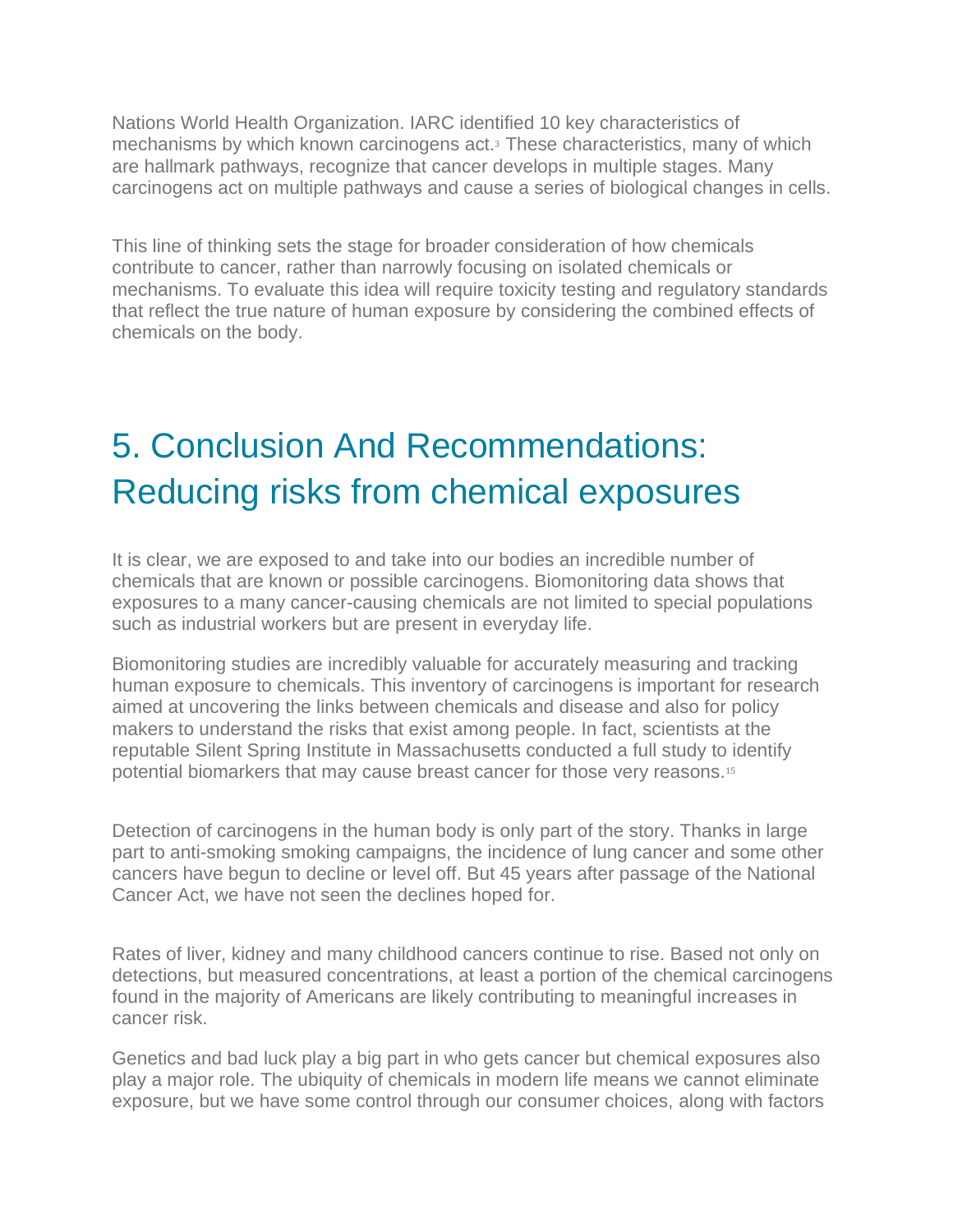such as diet and exercise. The 2010 Surgeon General's report on tobacco concluded that quitting smoking at any age can drastically reduce a smoker's risk of cancer – by up to 50 percent in just five to 10 years.<sup>16</sup> The risks from most other chemical carcinogens are very small in comparison, but it is an important reminder that reducing exposures can have real health benefits.

Scientists are rethinking how chemicals contribute to cancer, recognizing that chemicals can cause cancer through overlapping biological pathways. Advancing this idea will require a far more robust appraisal for how we determine toxicity and much tougher chemical regulations.

Federal law fails to provide the EPA and FDA with the tools needed to ban or even limit carcinogens in everyday products. Regulations on chemicals in cleaners, cosmetics, food and other consumer products should all be strengthened to require expedited review of the most dangerous substances, to ensure they meet the tough "reasonable certainty of no harm" standard, to provide extra protection for vulnerable populations like children, and to ensure that that EPA and FDA have enough data and resources to do the job.

Federal law should also preserve a role for state regulators, who have served as the only cop on the chemical beat for decades, and should not permit industry-financed "safe lists" of substances that get a free pass from regulation. Consumers should have the right to know the chemicals used in their products, including chemicals used in fragrance and flavors.

More research is also needed investigating the role of chemical exposures and the environment on the development of cancer. In his final State of the Union speech, President Obama announced the creation of a National Cancer Moonshot Initiative to find a cure for cancer in our lifetime. The goal is to break down barriers stifling scientific research, foster scientific collaborations and fund promising and novel research.

But the focus is on funding to advance treatment and research in genetics and molecular biology, largely ignoring environmental causes of the disease and prevention. Almost all of the scientists selected for the Blue Ribbon Panel to advise the initiative are entirely clinically focused.

Improved treatments and better understanding of the genetics and molecular biology of cancer are crucial in the battle to defeat this disease. But, as the findings of this report make clear, our environment plays a critical role as well.

Advances in treatment have improved survival by nearly 20 percent in the last 20 years. More promising treatments, such as immunotherapies, are on the horizon. But cancer is